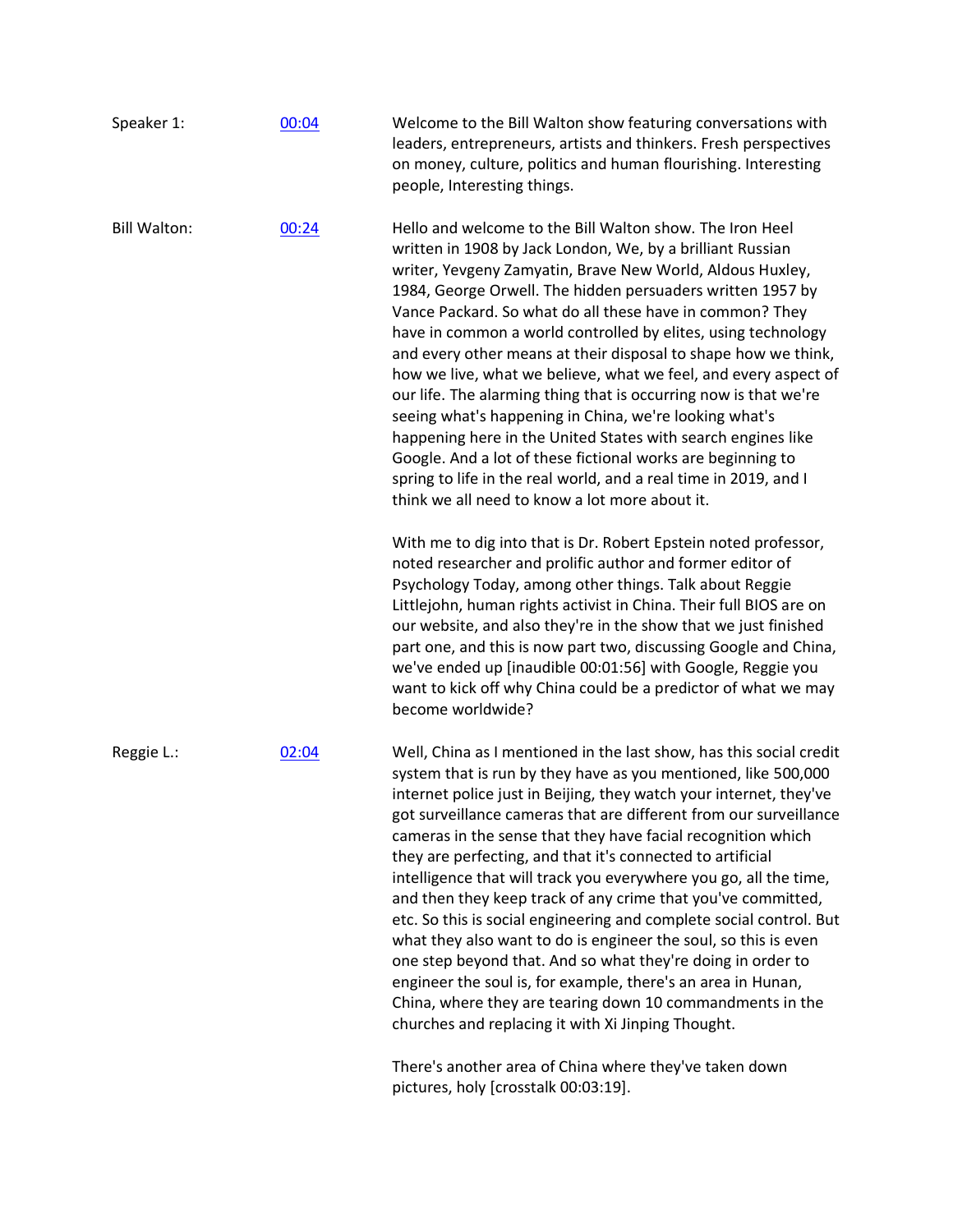| <b>Bill Walton:</b> | 03:18 | Xi Jinping is the president for life in China. His signature now is<br>identical to Mao's.                                                                                                                                                                                                                                                                                                                                                                                                                                                                                                                                                                                                                                                                                           |
|---------------------|-------|--------------------------------------------------------------------------------------------------------------------------------------------------------------------------------------------------------------------------------------------------------------------------------------------------------------------------------------------------------------------------------------------------------------------------------------------------------------------------------------------------------------------------------------------------------------------------------------------------------------------------------------------------------------------------------------------------------------------------------------------------------------------------------------|
| Reggie L.:          | 03:26 | Right. Even George Soros has said that what China has<br>implemented is an extreme danger to human beings and human<br>autonomy. That's a paraphrase, but that's basically what he<br>said. So Xi Jinping has basically declared himself King by getting<br>rid of term limits. There's an area of China in which they have<br>taken down holy images of Jesus or Mary or whatever other<br>holy image and replace it with images of Xi Jinping or Chairman<br>Mao, replacing the 10 commands with Xi Jinping Thought,<br>forcing people to read Xi Jinping Thought on their cell phones<br>every day, monitoring it. If you work in a certain company and<br>you don't do your Xi Jinping Thought for that day you can get<br>disciplined the next morning when you come into work. |
|                     |       | So this is a way of coercive, not only mental but also emotional<br>and even spiritual control. I understand from an article that was<br>written, I think it was in The Washington Times, and I quote<br>from I believe it was Bob Fu, President of ChinaAid, that the<br>issue that Xi Jinping has with the 10 commandments is the first<br>commandment, which is, I am the Lord thy God, you shall not<br>worship any other God above me. They don't want people to be<br>worshiping God first, it's got to be the Chinese Communist Party<br>is on top.                                                                                                                                                                                                                           |
| <b>Bill Walton:</b> | 05:06 | Robert, thoughts.                                                                                                                                                                                                                                                                                                                                                                                                                                                                                                                                                                                                                                                                                                                                                                    |
| Robert Epstein:     | 05:10 | That type of control is like the control that you see in George<br>Orwell's classic novel 1984. It has its reward elements, you<br>could say, and it has its punishment elements. Almost every<br>every aspect of it is visible to people, people are aware of the<br>expectations, they're aware that they're being monitored,<br>they're aware of the consequences of various actions, so it's a<br>visible system of control.                                                                                                                                                                                                                                                                                                                                                     |
|                     |       | What I've been learning about, almost accidentally stumbling<br>onto one phenomenon after another, is that in much of the rest<br>of the world, another very dangerous system of control has<br>been established. That's not run by a government, it's run by<br>couple of private companies, mainly one, which is Google. It's<br>every bit as dangerous as the system of control that we're now<br>seeing in China. Interestingly enough, Google has shown a<br>willingness to work with the Chinese government to improve<br>their system of control. So we're talking about these very big,<br>powerful entities, a big government, a big company, having<br>similar goals, namely, to get humanity under control, having<br>slightly different methods but similar goals.       |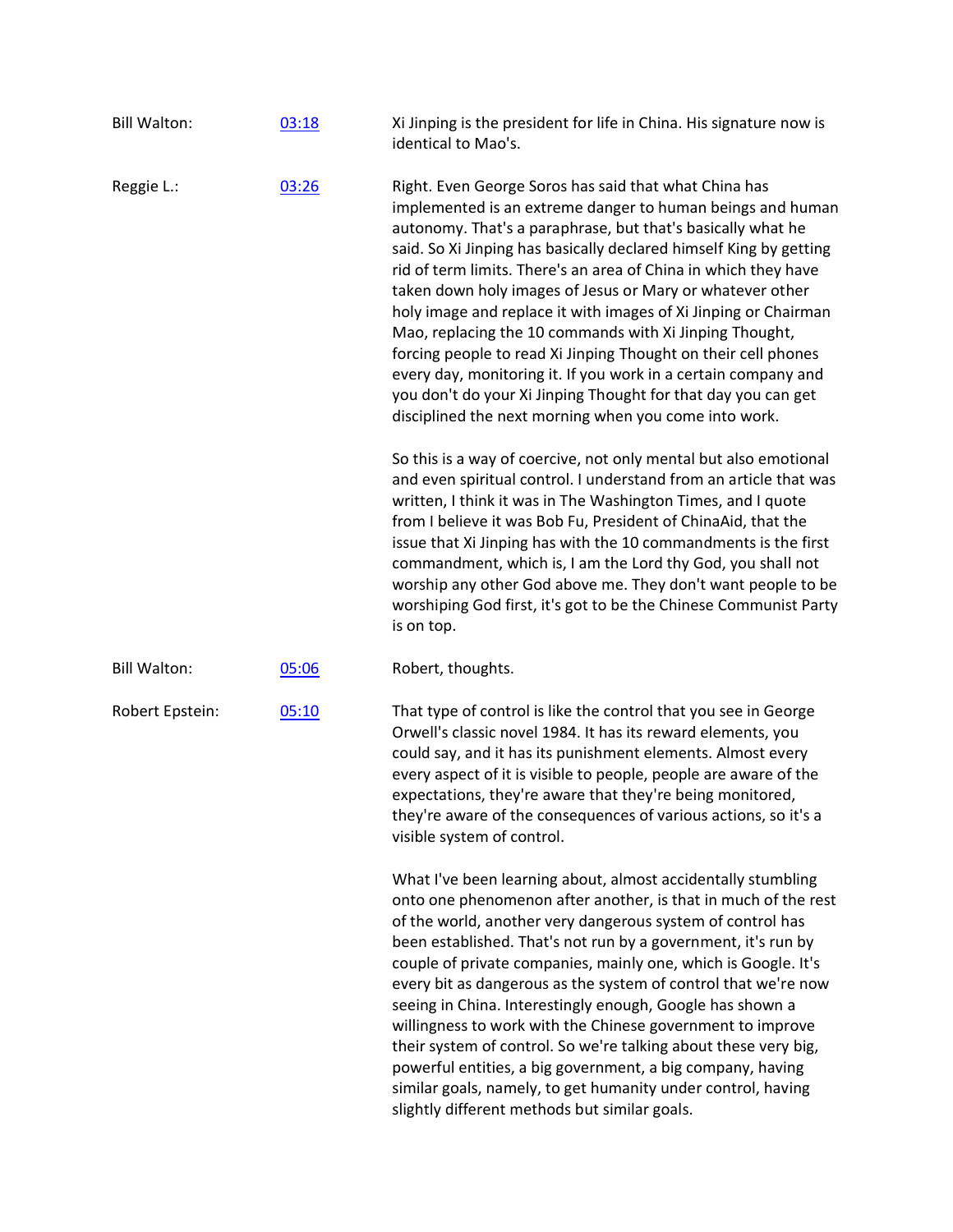| <b>Bill Walton:</b> | 06:56 | And we'll talk about the potential for manipulating the 2020<br>election in a bit, but the point I think that needs to be made,<br>you raised George Soros as an issues this is not left versus right<br>issue only. These are people in Google or President Xi and China<br>who believe themselves beyond and above humanity, and the<br>Google people definitely think that, they're all products of the<br>elite colleges, Stanford and I think, in fact Google was set up by<br>a professor lot of people who thought they were the cognitive<br>elite, and wanted to make this part of the vehicle through which<br>they could be in charge.                                                                                                                                                                                                           |
|---------------------|-------|-------------------------------------------------------------------------------------------------------------------------------------------------------------------------------------------------------------------------------------------------------------------------------------------------------------------------------------------------------------------------------------------------------------------------------------------------------------------------------------------------------------------------------------------------------------------------------------------------------------------------------------------------------------------------------------------------------------------------------------------------------------------------------------------------------------------------------------------------------------|
| Robert Epstein:     | 07:40 | Well, this is the problem, when you have a business that's run<br>by business people, well, their goals are pretty standard, which<br>are to make money and do well by the shareholders. So one of<br>the problems with Google is that it is indeed run by utopians,<br>and that's extremely dangerous.                                                                                                                                                                                                                                                                                                                                                                                                                                                                                                                                                     |
| Reggie L.:          | 08:05 | Or dystopians, some of us would say.                                                                                                                                                                                                                                                                                                                                                                                                                                                                                                                                                                                                                                                                                                                                                                                                                        |
| Robert Epstein:     | 08:06 | Some would say, yes, but there's a whole book written on that<br>aspect of the big tech companies, that's by Jonathan Taplin,<br>who's a friend of mine, it's called Move Fast and Break Things.<br>And he actually focuses on these individuals, their backgrounds,<br>their values, and concludes, with very few exceptions that the<br>people who lead these big tech companies, they do think<br>they're superior, and they do think that their vision for<br>humanity is the right vision. That's extremely dangerous, giving<br>people who think like that the power to shift the thinking and<br>behavior of billions of people, and we're talking about, within<br>three years from now, they will have that ability to influence, to<br>control and manipulate more than 4 billion people around the<br>world, that's within the next three years. |
| <b>Bill Walton:</b> | 09:10 | Coming back to Reggie's point about George Soros, I found the<br>quote, he said, "I believe that the social credit system Beijing is<br>building, if allowed to expand could sound the death knell of<br>open societies not only in China, but also throughout the<br>globe."                                                                                                                                                                                                                                                                                                                                                                                                                                                                                                                                                                               |
| Reggie L.:          | 09:28 | Right. So as you said, this is not a left right issue, we're in this<br>together, we need to join forces and oppose this.                                                                                                                                                                                                                                                                                                                                                                                                                                                                                                                                                                                                                                                                                                                                   |
| <b>Bill Walton:</b> | 09:35 | Well, Robert when we talked before the show, we talked about<br>Google's motives, and you came up with three, and one is<br>profit, and they are suffering a little bit from a revenue<br>standpoint, they've had competitors, Amazon's done a lot more<br>with cloud computing than they have, and Google as seeing its<br>second motive which is social engineering, I think getting away a                                                                                                                                                                                                                                                                                                                                                                                                                                                               |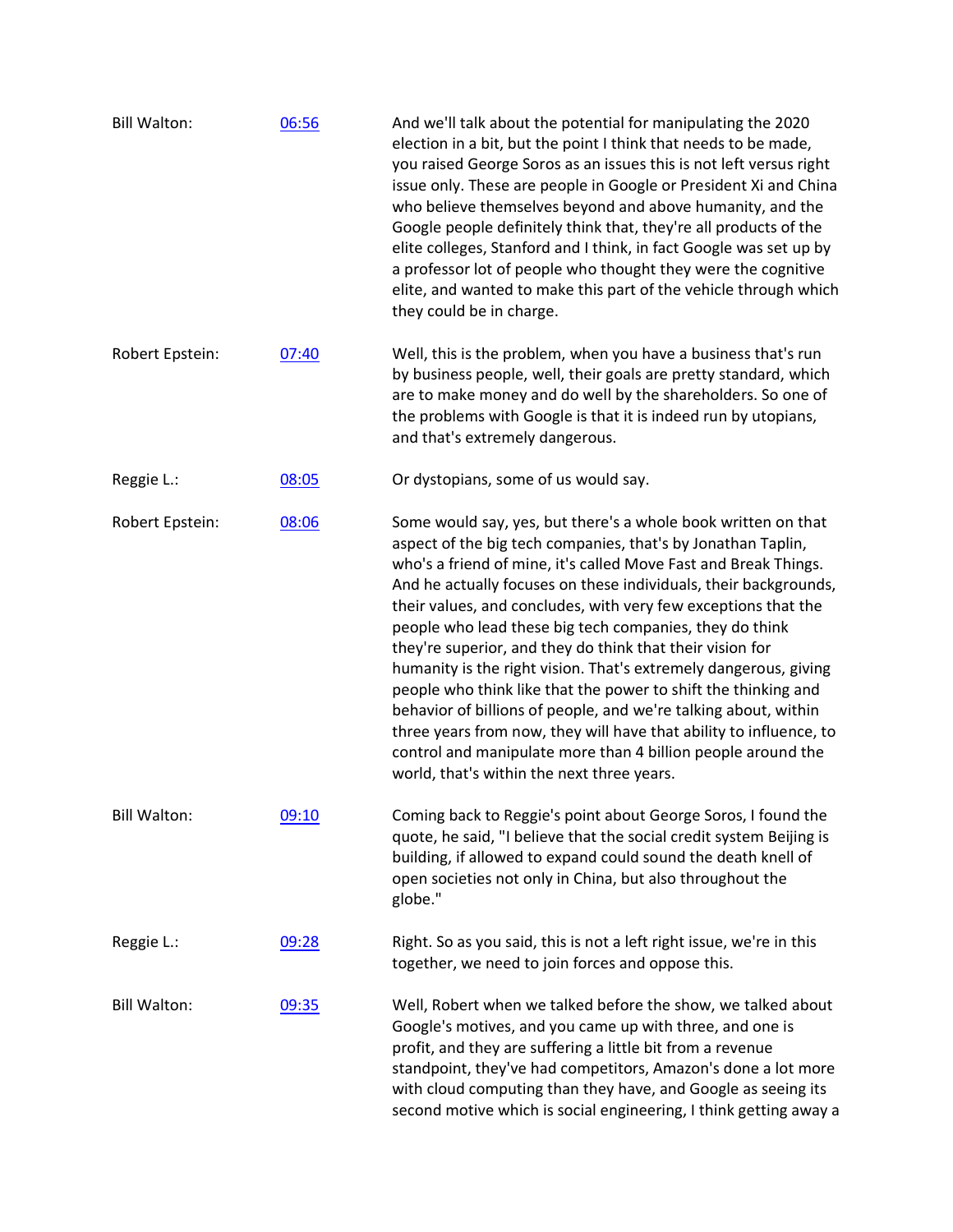|                 |       | bit of profit motive. And then the third agenda they have is<br>working with the intelligence agencies, NSA, CIA, and doing<br>things like helping them monitor typing and things like who's<br>building a bomb. I think, Reggie, you sent me a piece on the<br>nexus between government and these big companies.                                                                                                                                                                                                                                                                                                                                                                                                                                                                                                                           |
|-----------------|-------|---------------------------------------------------------------------------------------------------------------------------------------------------------------------------------------------------------------------------------------------------------------------------------------------------------------------------------------------------------------------------------------------------------------------------------------------------------------------------------------------------------------------------------------------------------------------------------------------------------------------------------------------------------------------------------------------------------------------------------------------------------------------------------------------------------------------------------------------|
| Reggie L.:      | 10:23 | Yeah, I mean, I would like your view. Personally, I am<br>uncomfortable with the extent to which the US government is<br>relying on Google and on the cloud, in some of our most<br>sensitive information. Can Google break into that, if they are<br>running this whole network? Can they find out what our secrets<br>are? Also, you mentioned that they are the ones that are<br>keeping the register of all of our DNA. Could you please expand<br>on that?                                                                                                                                                                                                                                                                                                                                                                             |
| Robert Epstein: | 10:53 | Googlers they're called, people who work for Google. They love<br>information, and of course, they state openly our goal is to<br>organize all the world's information, but what they don't say is<br>they also want to collect all the world's information and use it<br>for all kinds of purposes, most of which they don't discuss with<br>us. There's three big threats that they pose, the first is the<br>surveillance threat, because they're surveilling us 24 hours a<br>day, Reggie you had an Android phone, Android phones the<br>reason why Google developed a mobile operating system like<br>that was because they wanted information about people who<br>weren't necessarily online, who weren't necessarily using the<br>Google browser which is called Chrome, who weren't<br>necessarily using the Google search engine. |
|                 |       | So they created an operating system, because the operating<br>system on mobile phones, and they dominate that market by<br>the way worldwide. The operating system on mobile phones, it<br>tracks you whether you're online or not. If you happen to be<br>offline and there's no Wi-Fi around, it's still tracking you. The<br>moment you go back online, it uploads all the information it's<br>collected which could be enormous amount of information,<br>uploads it immediately to Google. So they're tracking you in<br>ways you can't even imagine.                                                                                                                                                                                                                                                                                  |
|                 |       | A few years ago Google bought the smart thermostat company,<br>NEST. And we found out a few months ago that sometime after<br>they bought it, they started putting microphones into smart<br>thermostats, and now they're adding cameras into smart<br>thermostats, because they want to listen to everything that<br>happens in your house. Google has in recent months been<br>issued patents for technology that analyzes sounds in the home<br>so they can tell whether your kids are brushing their teeth<br>enough, what your sex life is like, whether there's too much                                                                                                                                                                                                                                                              |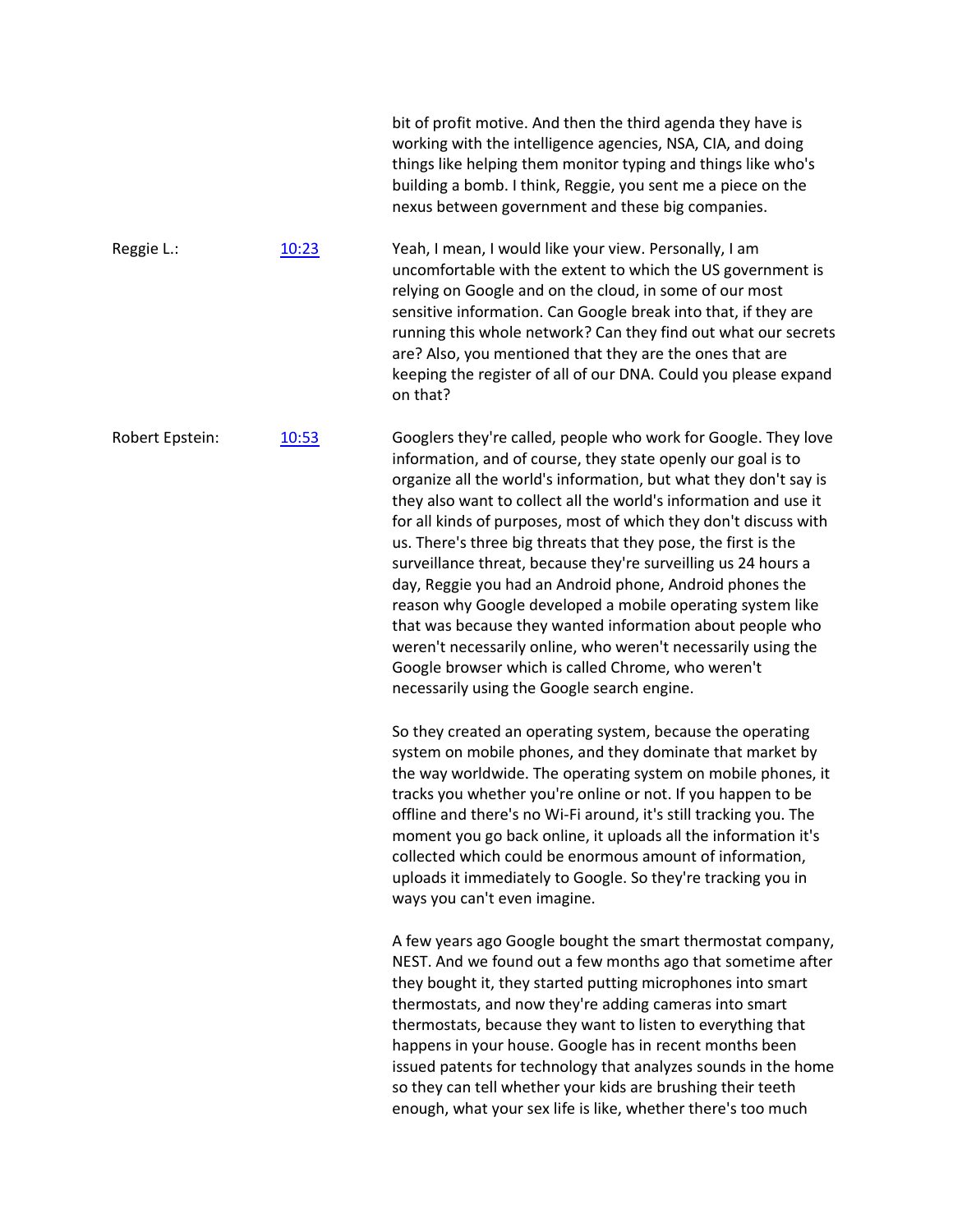|                     |       | arguing going on. They're actually patenting technology to<br>analyze signals coming in through devices in people's homes.                                                                                                                                                                                                                                                                                                                                                                                                                                |
|---------------------|-------|-----------------------------------------------------------------------------------------------------------------------------------------------------------------------------------------------------------------------------------------------------------------------------------------------------------------------------------------------------------------------------------------------------------------------------------------------------------------------------------------------------------------------------------------------------------|
| <b>Bill Walton:</b> | 13:12 | So years ago, you hear about cameras and surveillance, I always<br>comforted myself, well, those are a million cameras, they're not<br>going to have a million people watching these cameras to<br>monitor. But now we have artificial intelligence, so they don't<br>need one human being, if they've got good algorithms to<br>monitor facial recognition, voice patterns, whatever-                                                                                                                                                                    |
| Reggie L.:          | 13:36 | And that's what they're doing in China, see this is the thing. You<br>figure no one's actually watching those cameras, well, you know<br>what? Artificial intelligence with facial recognition is watching it.<br>And talk about, they're saying, are you arguing too much? One<br>of the things that they analyze with their artificial intelligence in<br>China is, is this person displaying too much emotion on the<br>street?                                                                                                                        |
|                     |       | And in China, they will identify people through all their various<br>different mechanisms, all the different ways they do have them<br>under surveillance, and then arrest people and just take them<br>away, because they might not even have committed a crime,<br>but they look like they're These are thought police, they think<br>it the wrong way. And what I'm saying is, we don't do that in the<br>United States yet, okay. Hopefully we never will, but the<br>technology exists, and if it gets into the wrong hands it could<br>happen here. |
|                     |       | I think that that's what George Soros is saying. I mean, it's a rare<br>moment when I agree with George Soros, but I'm with him on<br>this one. Would you agree that the same thing that's happening<br>in China, I understand that in the United States, we don't yet<br>have the artificial intelligence monitoring our surveillance<br>cameras, but that could be fixed pretty quickly. And we do have<br>facial recognition in the United States, I know I've run into it at<br>the airport.                                                          |
| <b>Bill Walton:</b> | 14:56 | Well, how does Google track its data that it's getting now? I<br>mean, we know that China's doing this using AI, is Google doing<br>the same thing? Do they have ability to say okay, this thing<br>triggers that and we need to step in?                                                                                                                                                                                                                                                                                                                 |
| Robert Epstein:     | 15:10 | Oh, yes, absolutely, Google and Facebook as well, they're using<br>artificial intelligence to analyze the massive amount of data that<br>they're collecting, there's no way they could not do that. And in<br>fact we learned recently that even after Google insisted that it<br>wasn't going ahead with Project Dragonfly to reenter the<br>Chinese market and work with the Chinese in controlling the                                                                                                                                                 |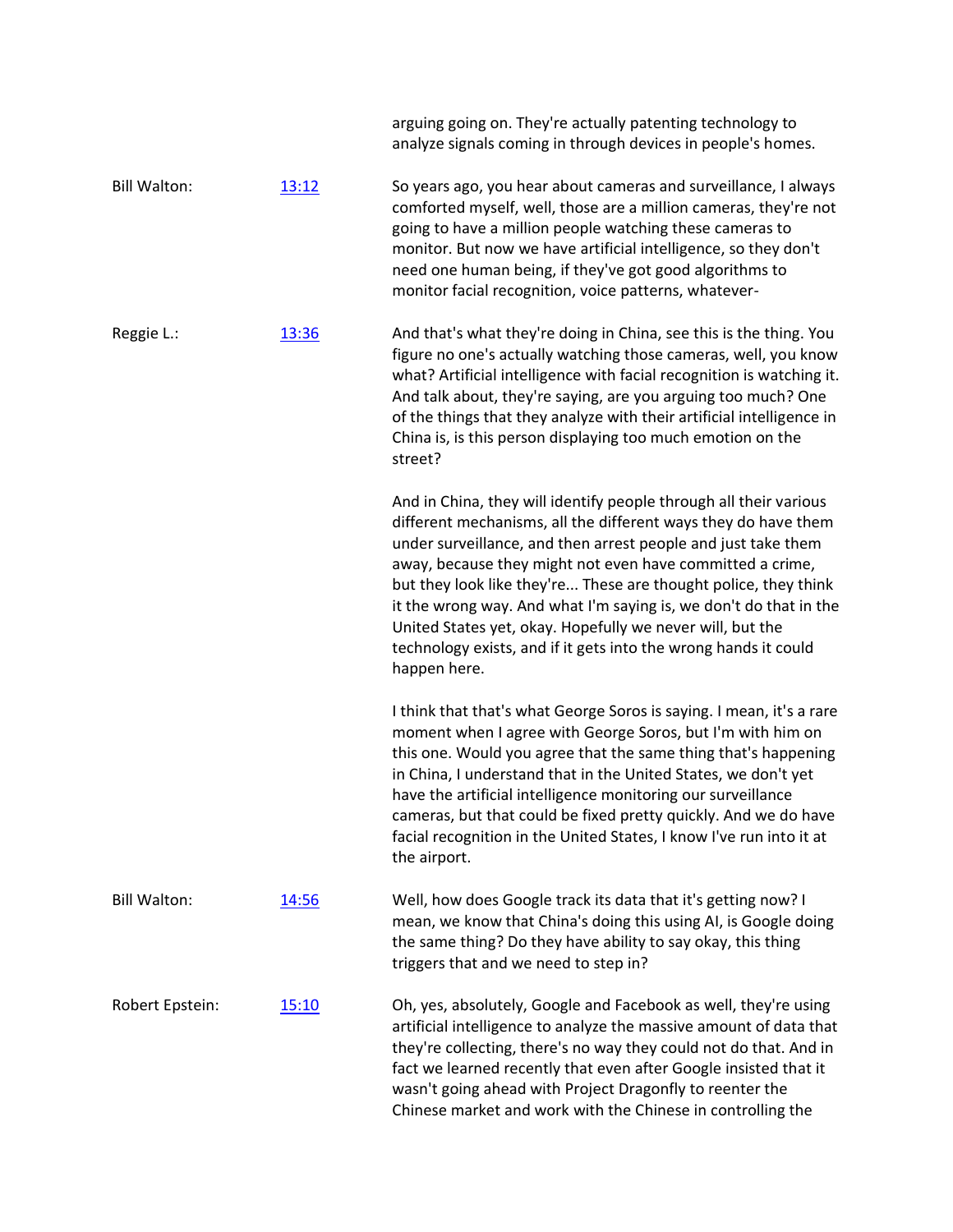|                     |       | Chinese population. We learned after that, that Google has<br>continued to work with people in China and developing AI. So<br>yeah, Google is extremely interested in and how to analyze<br>massive amounts of data in an automatic fashion, so it doesn't<br>take up people's time.                                                                                                                                                                                                                                                                                                                                                                                                                                                                                                                                                                                                                                                                              |
|---------------------|-------|-------------------------------------------------------------------------------------------------------------------------------------------------------------------------------------------------------------------------------------------------------------------------------------------------------------------------------------------------------------------------------------------------------------------------------------------------------------------------------------------------------------------------------------------------------------------------------------------------------------------------------------------------------------------------------------------------------------------------------------------------------------------------------------------------------------------------------------------------------------------------------------------------------------------------------------------------------------------|
|                     |       | That was the problem the Stasi had in East Germany, is that<br>they needed people listening in on all those mics.                                                                                                                                                                                                                                                                                                                                                                                                                                                                                                                                                                                                                                                                                                                                                                                                                                                 |
| <b>Bill Walton:</b> | 16:04 | They couldn't monitor everything.                                                                                                                                                                                                                                                                                                                                                                                                                                                                                                                                                                                                                                                                                                                                                                                                                                                                                                                                 |
| Robert Epstein:     | 16:05 | You can't monitor everything that way, but you can monitor<br>everyone that way using AI and other technology. And yes, the<br>infrastructure for doing this is rapidly growing in the United<br>States, and it will soon probably be every bit as sophisticated as<br>the infrastructure in China.                                                                                                                                                                                                                                                                                                                                                                                                                                                                                                                                                                                                                                                               |
| <b>Bill Walton:</b> | 16:27 | You're watching the Bill Walton Show, I'm here with Reggie<br>Littlejohn and Dr. Robert Epstein, rather, we're talking about all<br>the different ways that we're potentially being manipulated and<br>influenced by social media, in particular Google. And how<br>similar it could become to what's going on in China. Turning<br>towards 2020, we said this isn't political, but everything in a<br>sense is political. We've got a presidential election coming up,<br>you've written and researched that Google might have swang as<br>many as 3 million votes towards Hillary Clinton during the 2016<br>election. 2020 is coming up and you pointed out in the book<br>Hidden persuaders, which I'd alluded to or referred to earlier,<br>there's a quote in here that says, from Kenneth Boulding, whose<br>was at Michigan at the time from 1957, "A world of unseen<br>dictatorship is conceivable, still using the forms of democratic<br>government." |
| Robert Epstein:     | 17:33 | Well, yes, and by the way that's an extraordinary book, that's<br>been in print for more than 50 years, written by a journalist<br>Vance Packard, and Packard was concerned back in the 1950s,<br>that companies and to some extent even politicians back then<br>were starting to work with social scientists, to figure out, in the<br>case of companies, how to get people to buy more and more<br>things, and especially to buy things they didn't need. So Packard<br>was very concerned about this because they were developing<br>methods that people couldn't see.                                                                                                                                                                                                                                                                                                                                                                                        |
|                     |       | So one of the first things that he talks about, for example, is that<br>people will buy more things in a supermarket it turns out if you<br>play music, especially slow music in speakers overhead, it gets<br>people to listen, and they move a little slower, and they end up<br>buying a lot more. And of course, today, here it is 60, 70 years                                                                                                                                                                                                                                                                                                                                                                                                                                                                                                                                                                                                               |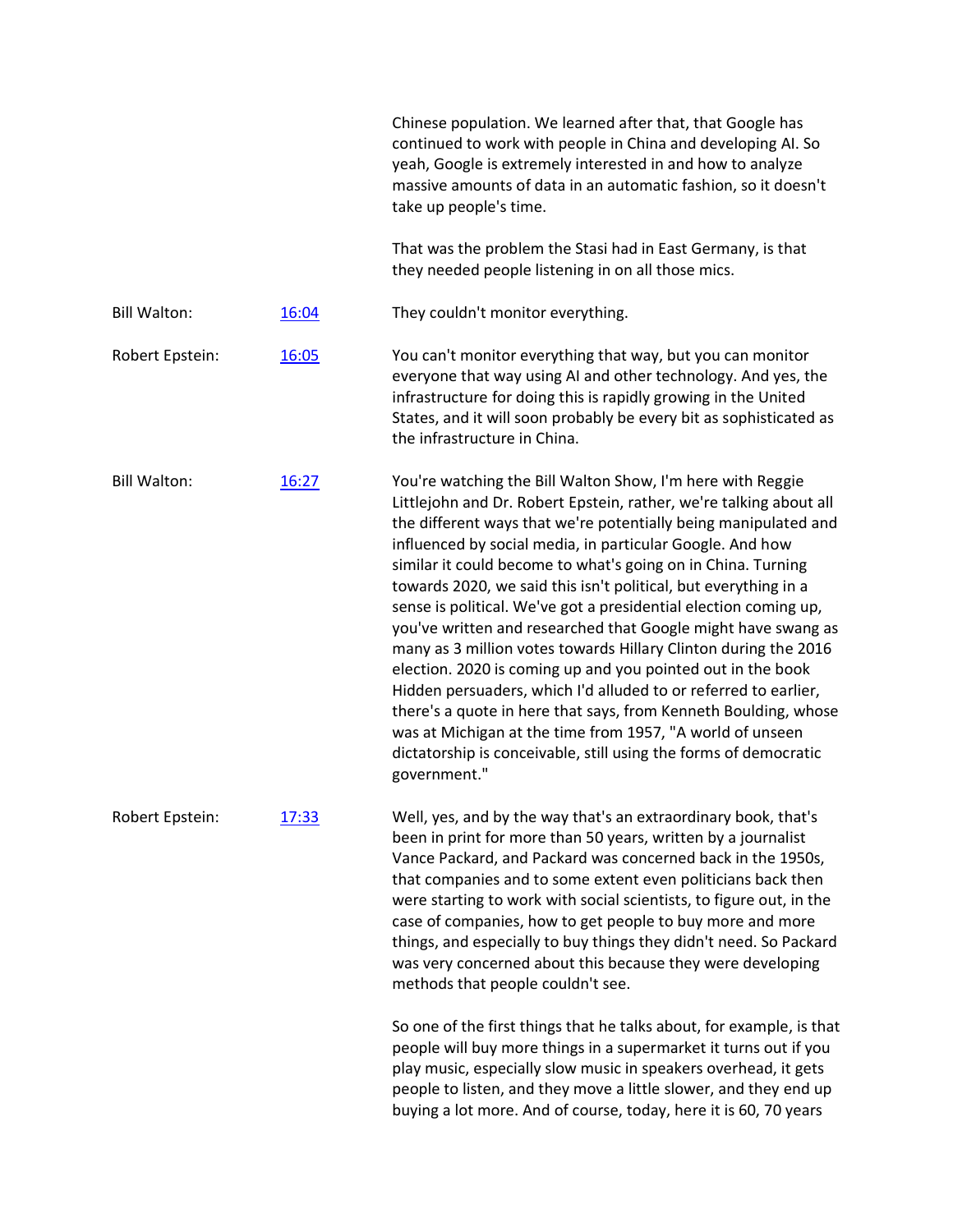|                     |       | later, can you even think of a store that you walk into that isn't<br>playing slow music on speakers overhead? And it's pretty<br>common, but that came from social scientists working together<br>with corporate people. What I have learned is that the internet<br>has made it an entirely new class of methods of influence, that<br>have never existed before in human history. There's always<br>been music right, that's been around a long time.                                                                                                                                                                                                                                                                                                                                                                                                                                |
|---------------------|-------|-----------------------------------------------------------------------------------------------------------------------------------------------------------------------------------------------------------------------------------------------------------------------------------------------------------------------------------------------------------------------------------------------------------------------------------------------------------------------------------------------------------------------------------------------------------------------------------------------------------------------------------------------------------------------------------------------------------------------------------------------------------------------------------------------------------------------------------------------------------------------------------------|
|                     |       | So the methods in fact that Packard's talking about in this book,<br>in some sense, they've always been around, but the Internet<br>has made possible entirely new methods for controlling billions<br>of people that people cannot see, and that have an enormous<br>impact on behavior.                                                                                                                                                                                                                                                                                                                                                                                                                                                                                                                                                                                               |
| <b>Bill Walton:</b> | 19:34 | And an example of one of these methods would be?                                                                                                                                                                                                                                                                                                                                                                                                                                                                                                                                                                                                                                                                                                                                                                                                                                        |
| Robert Epstein:     | 19:37 | Well, here's one for example, we know positively that on<br>election day in 2016, if Mark Zuckerberg had sent out a go out<br>and vote reminder just two Democrats, number one, no one<br>would have known that he did that, that he was sending it just<br>to Democrats, and number two, that would have given at least<br>450,000 more votes to Hillary Clinton, than she got. Now I don't<br>think he sent that, but that's an example of a method of<br>influence, that has never existed before, certainly not on that<br>kind of scale. And in 2018, Google did this, so on Google's<br>homepage on the day of the 2018 election, instead of showing<br>us the word Google in those pretty colors, they replaced that<br>with the words Go Vote, and so that was on their homepage all<br>day on election day.                                                                    |
| Reggie L.:          | 20:41 | But was that for everybody or only democrats?                                                                                                                                                                                                                                                                                                                                                                                                                                                                                                                                                                                                                                                                                                                                                                                                                                           |
| Robert Epstein:     | 20:44 | Well, since we weren't monitoring that, and I can tell you more<br>about monitoring systems as we go forward here. We don't<br>know whether they show that to everyone or just mainly to<br>Democrats or people leaning left, but I did the calculations<br>which I'm sure that Google data analysts had done before they<br>posted that reminder, and my calculations show without any<br>doubt that that was not a public service, that was a vote<br>manipulation, that that prompt because more Democrats, more<br>people leaning left would have seen that prompt that day than<br>Republicans, that prompt gave at least 800,000 more votes to<br>Democrats than to Republicans. Now that's spread across<br>hundreds of races, because this was a midterm election, but<br>still, that was not a public service, that was a brilliant and an<br>extraordinary vote manipulation. |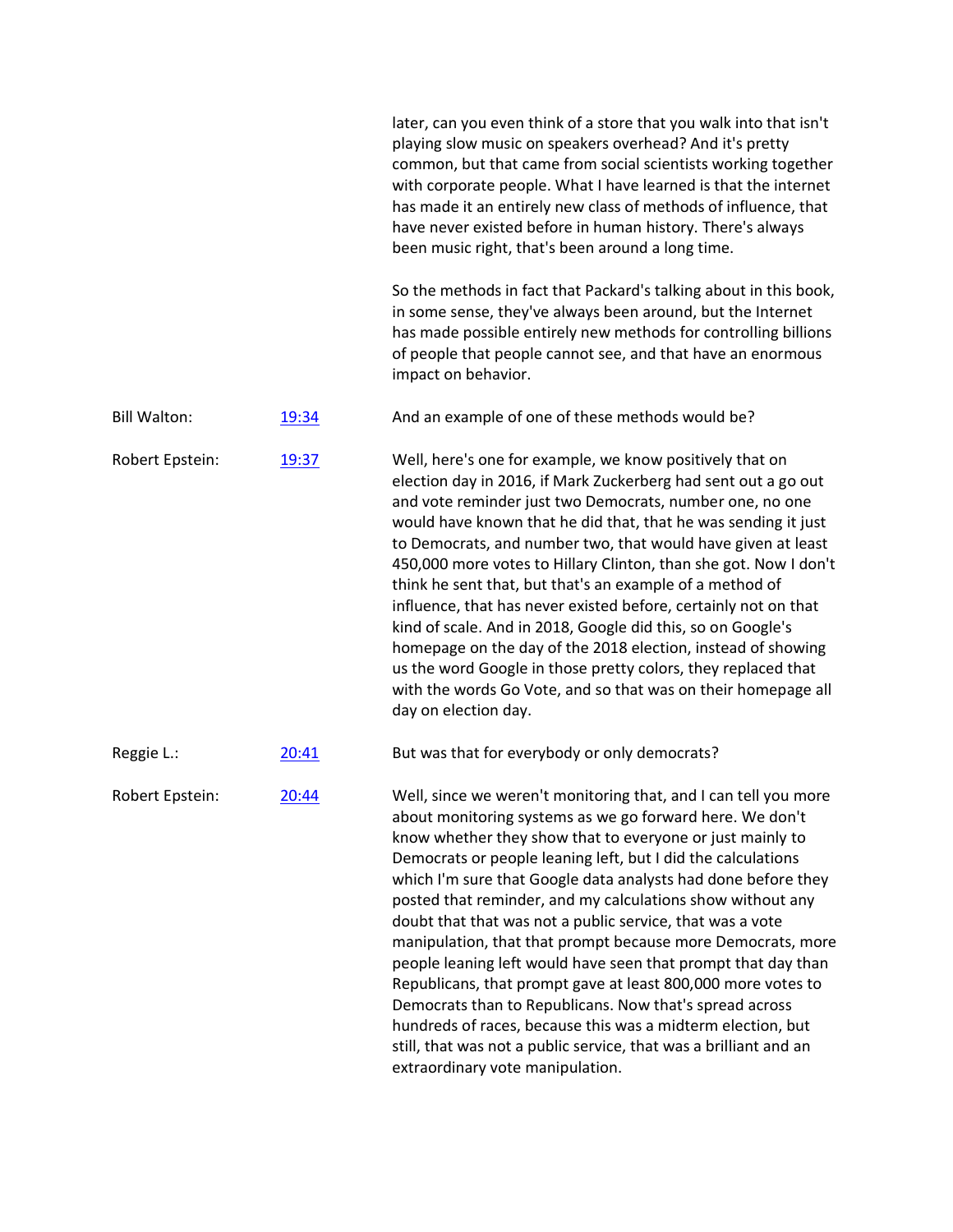| <b>Bill Walton:</b> | 21:45 | So what if we wanted to do something about that for 2020? Is<br>there a way to set up a monitoring system to monitor the<br>monitors, because they're watching us, Don't we get to watch<br>them too?                                                                                                                                                                                                                                                                                                                                                                                                                                                                                                                                                                                                                                                                        |
|---------------------|-------|------------------------------------------------------------------------------------------------------------------------------------------------------------------------------------------------------------------------------------------------------------------------------------------------------------------------------------------------------------------------------------------------------------------------------------------------------------------------------------------------------------------------------------------------------------------------------------------------------------------------------------------------------------------------------------------------------------------------------------------------------------------------------------------------------------------------------------------------------------------------------|
| Robert Epstein:     | 22:00 | Well, I set up the first ever system to monitor what the tech<br>companies are showing people back in 2016, it released its first<br>trickle of data as early as May of that year, as we got closer and<br>closer to the November election, we were picking up more and<br>more data. This was a system that allowed us to look over the<br>shoulders of people as they were conducting election related<br>searches on Google, Bing, and Yahoo. So we had recruited in<br>secret 95 people in 24 states, we were able to preserve 13,207<br>election related searches on Google, Bing and Yahoo, and the<br>more than 98,000 web pages to which the search results linked,<br>and then we analyze the data to see whether there was any bias<br>in the search results that Google was showing people.                                                                       |
|                     |       | We found substantial bias favoring Hillary Clinton whom I<br>supported, in all 10 search positions on the first page of Google<br>search results, but that bias was absent on Bing and Yahoo.<br>Then I simply did some calculations at the time, and because of<br>my experimental research, I know pretty much how many boats<br>that's going to shift over time, and calculated that that gave to<br>Hillary Clinton, somewhere between 2.6 and 10.4 million votes<br>with no one knowing that they were even being influenced.<br>2018 I set up a bigger, more ambitious monitoring system,<br>again, found a strong liberal bias in Google search results but<br>not Bing or Yahoo, that bias was sufficient to have given<br>upwards of 78.2 million votes to Democrats, but again, that's<br>spread over hundreds of elections, because that was midterm<br>election. |
|                     |       | 2020, I want to build a much, much, much bigger and more<br>comprehensive monitoring system, not just looking at search<br>results, but looking at news feeds, looking at email suppression,                                                                                                                                                                                                                                                                                                                                                                                                                                                                                                                                                                                                                                                                                 |

looking at De ranking in Google search results, looking at what's called shadow banning on Twitter, the time has come, I mean, I've run these projects, you could call them proof of concept projects. In 2020, I'm pretty sure that these tech companies are going to go all out, they will take no chances, they do not want President Trump reelected. And they're going to use every possible means at their disposal to shift votes. And I'm telling you that if we have no monitoring system to detect what they're doing, and report what they're doing, we'll never know, we will never know what happened.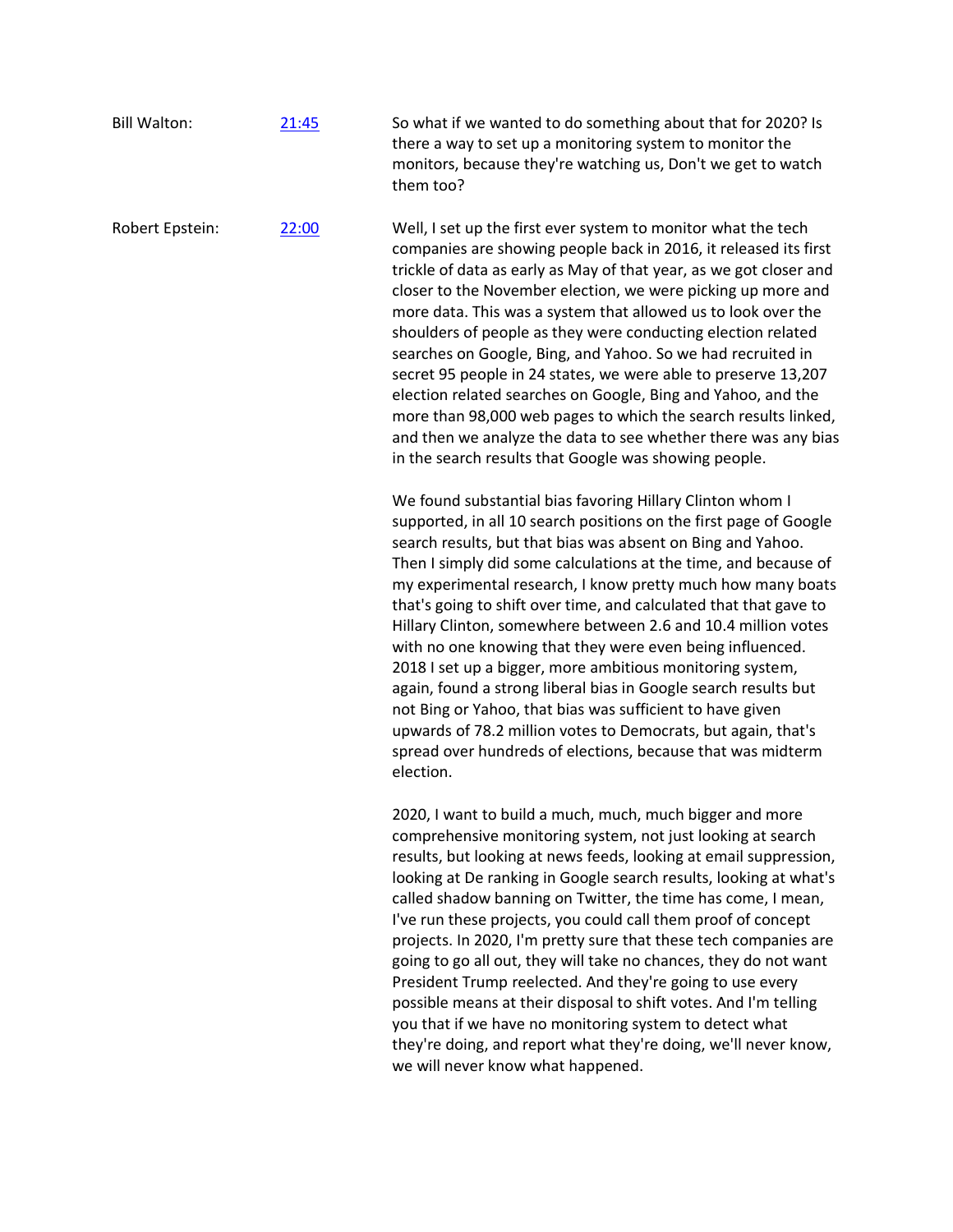| <b>Bill Walton:</b> | 25:06        | It occurs to me that 2020 is the general election, but there's a<br>hotly contested Democratic primary going on, and you've got I<br>don't know how many people still in. Wouldn't you want to<br>know if you're a democrat, what was happening to guide people<br>towards your favorite or unfavorite candidate?                                                                     |
|---------------------|--------------|---------------------------------------------------------------------------------------------------------------------------------------------------------------------------------------------------------------------------------------------------------------------------------------------------------------------------------------------------------------------------------------|
| Robert Epstein:     | 25:27        | That's an excellent question. When I first was thinking about<br>building this big system for 2020, unfortunately I didn't think<br>about the primaries, now, suddenly, I am thinking about the<br>primaries and I realize that I'd like to set the system up early<br>enough so that we could look at the primaries [crosstalk<br>00:25:48]-                                         |
| <b>Bill Walton:</b> | 25:47        | When in the first primary?                                                                                                                                                                                                                                                                                                                                                            |
| Robert Epstein:     | 25:49        | It's pretty soon actually [crosstalk 00:25:51].                                                                                                                                                                                                                                                                                                                                       |
| Reggie L.:          | 25:51        | I think it'd be very interesting to everybody including<br>Democrats, if there is a favorite at Google. And if Google is<br>shuttling people towards whoever their chosen person is, by<br>their various means.                                                                                                                                                                       |
| Robert Epstein:     | 26:06        | Exactly. And see, I can't emphasize how important this point is,<br>okay? If we have no monitoring systems in place, it means we<br>will never understand how votes are being shifted on a very<br>massive scale, by the way, if no monitoring system means no<br>knowledge, and you can't go back in time and reconstruct what<br>it was they did.                                   |
| Reggie L.:          | 26:31        | Right. But so I understand you wanting to understand it,<br>wanting to reconstruct it, what we want to do is stop it, right?<br>So how is your monitoring system going to help legislators or<br>maybe even just journalists, and the general public actually stop<br>this, so people will see what's going on, and something they can<br>do to stop it? We can have a fair election. |
| Robert Epstein:     | 26:52        | We're developing a technology now, in fact, using AI that will<br>allow us to analyze the massive amounts of data that we're<br>bringing in, in real time. Now, with that ability, we will be able<br>to detect certain kinds of manipulations. For example, if<br>Zuckerberg sends out a Go Vote reminder just to Democrats, we<br>would detect that within hours. If-               |
| <b>Bill Walton:</b> | 27:19        | How would that be detected?                                                                                                                                                                                                                                                                                                                                                           |
| Robert Epstein:     | <u>27:20</u> | Well, because we will have field agents around the country at<br>least 1000. And with their permission using special software                                                                                                                                                                                                                                                         |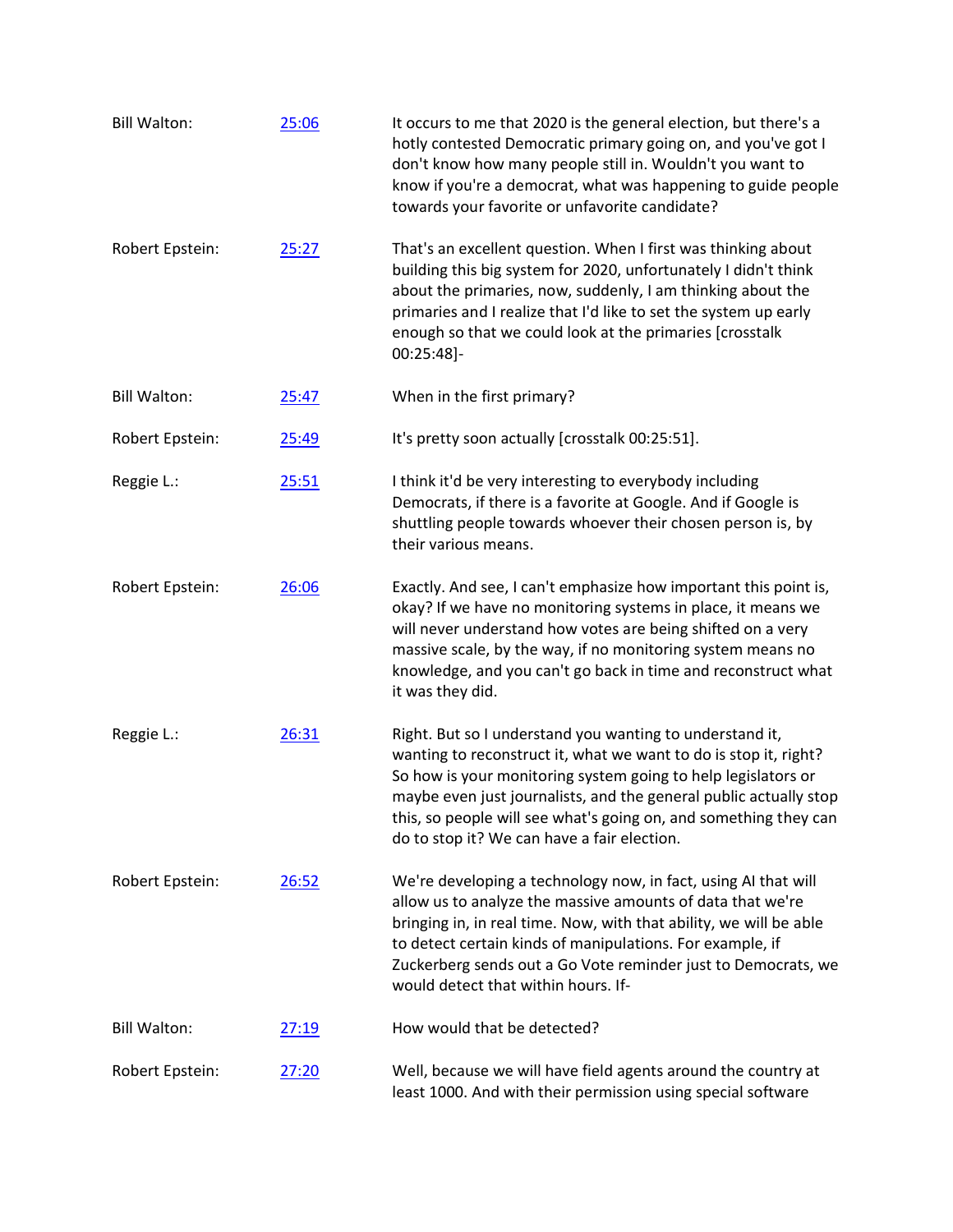|                     |              | we'll be looking over their shoulders as they're using their<br>computers and doing election related things, we will have that<br>information streaming to us 24/7, and we're going to analyze<br>the data as the data are coming in. And when we find bias,<br>manipulations, shenanigans, we will report it immediately, we'll<br>report it to the media, the Federal Election Commission, other<br>authorities that might be relevant. One of two things is going to<br>happen here, this is the answer to your question, Reggie, either,<br>number one, these companies just back off and they stop doing<br>these things, which is what I hope will happen. And by the way,<br>we'll detect that, we'll know if they backed off. Or they continue<br>to to show people bias search results, bias news feeds, bias<br>search suggestion- |
|---------------------|--------------|----------------------------------------------------------------------------------------------------------------------------------------------------------------------------------------------------------------------------------------------------------------------------------------------------------------------------------------------------------------------------------------------------------------------------------------------------------------------------------------------------------------------------------------------------------------------------------------------------------------------------------------------------------------------------------------------------------------------------------------------------------------------------------------------------------------------------------------------|
| <b>Bill Walton:</b> | 28:25        | My guess is they would continue, because they don't think<br>anybody's smarter than they are.                                                                                                                                                                                                                                                                                                                                                                                                                                                                                                                                                                                                                                                                                                                                                |
| Reggie L.:          | 28:28        | But I wonder if there's some kind of a law, this is something that<br>somebody would need to research against election tampering<br>like that. That they could be hit with some kind of a lawsuit or<br>even contest the election, if they're doing something like that.                                                                                                                                                                                                                                                                                                                                                                                                                                                                                                                                                                     |
| Robert Epstein:     | 28:40        | There isn't, but there is something else. And that is there's<br>campaign finance law, that is relevant here, because if you are<br>doing something on a large scale to support one candidate, and<br>someone else who might want to use your services would have<br>to pay for it, then there's a dollar value associated with what<br>you're doing.                                                                                                                                                                                                                                                                                                                                                                                                                                                                                        |
| <b>Bill Walton:</b> | 29:07        | It's an in kind contribution of services as opposed to cash.                                                                                                                                                                                                                                                                                                                                                                                                                                                                                                                                                                                                                                                                                                                                                                                 |
| Robert Epstein:     | <u>29:11</u> | Well, it turns out these could be considered massive in kind<br>contributions to political campaigns that are not being declared<br>and that's illegal. So that's the key to really going after these<br>companies in 2020, if we catch them doing things that they<br>shouldn't be doing, that is the key, because there could be<br>prosecutions here and a lot of public embarrassment is possible<br>as well.                                                                                                                                                                                                                                                                                                                                                                                                                            |
| <b>Bill Walton:</b> | 29:38        | Well, the 2016 was biased towards Hillary against Bernie.                                                                                                                                                                                                                                                                                                                                                                                                                                                                                                                                                                                                                                                                                                                                                                                    |
| Reggie L.:          | 29:42        | Mm-hmm (affirmative), that's right.                                                                                                                                                                                                                                                                                                                                                                                                                                                                                                                                                                                                                                                                                                                                                                                                          |
| Robert Epstein:     | 29:42        | That's right.                                                                                                                                                                                                                                                                                                                                                                                                                                                                                                                                                                                                                                                                                                                                                                                                                                |
| <b>Bill Walton:</b> | 29:45        | And so there's got to be that same bias somewhere inside the<br>democrat primary.                                                                                                                                                                                                                                                                                                                                                                                                                                                                                                                                                                                                                                                                                                                                                            |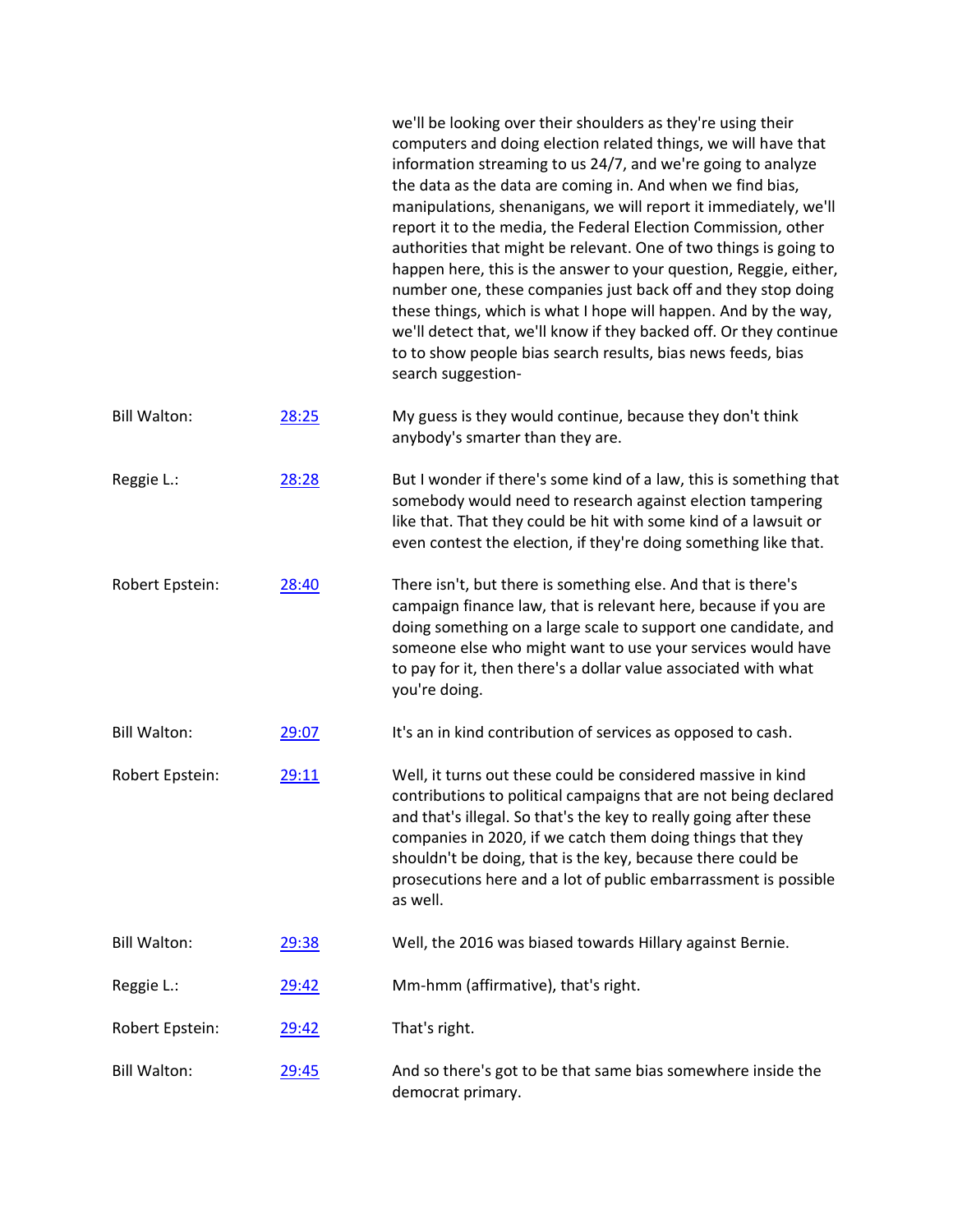| Robert Epstein:     | 29:52 | Bill, you keep hitting that point, and I feel so embarrassed really,<br>that I didn't think of this many months ago. At this point in time,<br>I don't yet have the funding in place to move forward because<br>we wouldn't need to move forward.                                                                                                                                                                                                                 |
|---------------------|-------|-------------------------------------------------------------------------------------------------------------------------------------------------------------------------------------------------------------------------------------------------------------------------------------------------------------------------------------------------------------------------------------------------------------------------------------------------------------------|
| <b>Bill Walton:</b> | 30:07 | But this has got to cost millions of dollars to get all this setup?                                                                                                                                                                                                                                                                                                                                                                                               |
| Robert Epstein:     | 30:10 | Well, a full system on the scale we're talking about, we're<br>talking about over \$50 million.                                                                                                                                                                                                                                                                                                                                                                   |
| <b>Bill Walton:</b> | 30:16 | Of course, in the primaries though, you got just New Hampshire<br>and Iowa. So you could probably focus in those states at a much<br>lower scale, much less scale.                                                                                                                                                                                                                                                                                                |
| Robert Epstein:     | 30:26 | Well, the problem here is timetable, but the point is, if we have<br>enough money coming in early enough, we should be able to<br>monitor at least some of those primaries. And I agree with you<br>if we're able to monitor the primaries, that means the ears of<br>the Democrats should perk up, and it means maybe we can get<br>bipartisan support for setting up these monitoring systems. But<br>I do wish I had thought of this months ago for sure.      |
| Reggie L.:          | 30:52 | Well, another thing is if there's obvious bias, then you can kick<br>in that law of in kind contributions that if there starts to be<br>prosecutions in the primary election, that's a warning, don't try<br>this for the general election, because there will be legal<br>consequences.                                                                                                                                                                          |
| Robert Epstein:     | 31:09 | To me there is no possible harm, we can only win in fact by<br>setting up large scale monitoring systems, because again, it'll<br>either get these companies to back off, in which case we win as<br>a society, the free and fair election wins, because it's been<br>protected. Or they don't back off, in which case we have a<br>massive amount of data, massive, that can be used to prosecute<br>these companies, and in some cases probably shut them down. |
| <b>Bill Walton:</b> | 31:40 | Under the campaign finance laws.                                                                                                                                                                                                                                                                                                                                                                                                                                  |
| Robert Epstein:     | 31:43 | Well, there could be other [crosstalk 00:31:45]-                                                                                                                                                                                                                                                                                                                                                                                                                  |
| <b>Bill Walton:</b> | 31:45 | Whatever, that's a promising line of action. So I can't turn the<br>show into an infomercial [crosstalk 00:31:57].                                                                                                                                                                                                                                                                                                                                                |
| Reggie L.:          | 31:59 | Go ahead, go ahead Bill.                                                                                                                                                                                                                                                                                                                                                                                                                                          |
| <b>Bill Walton:</b> | 31:59 | And also government agencies, there's the SEC out there, we<br>got to be careful about making offerings, but there is something                                                                                                                                                                                                                                                                                                                                   |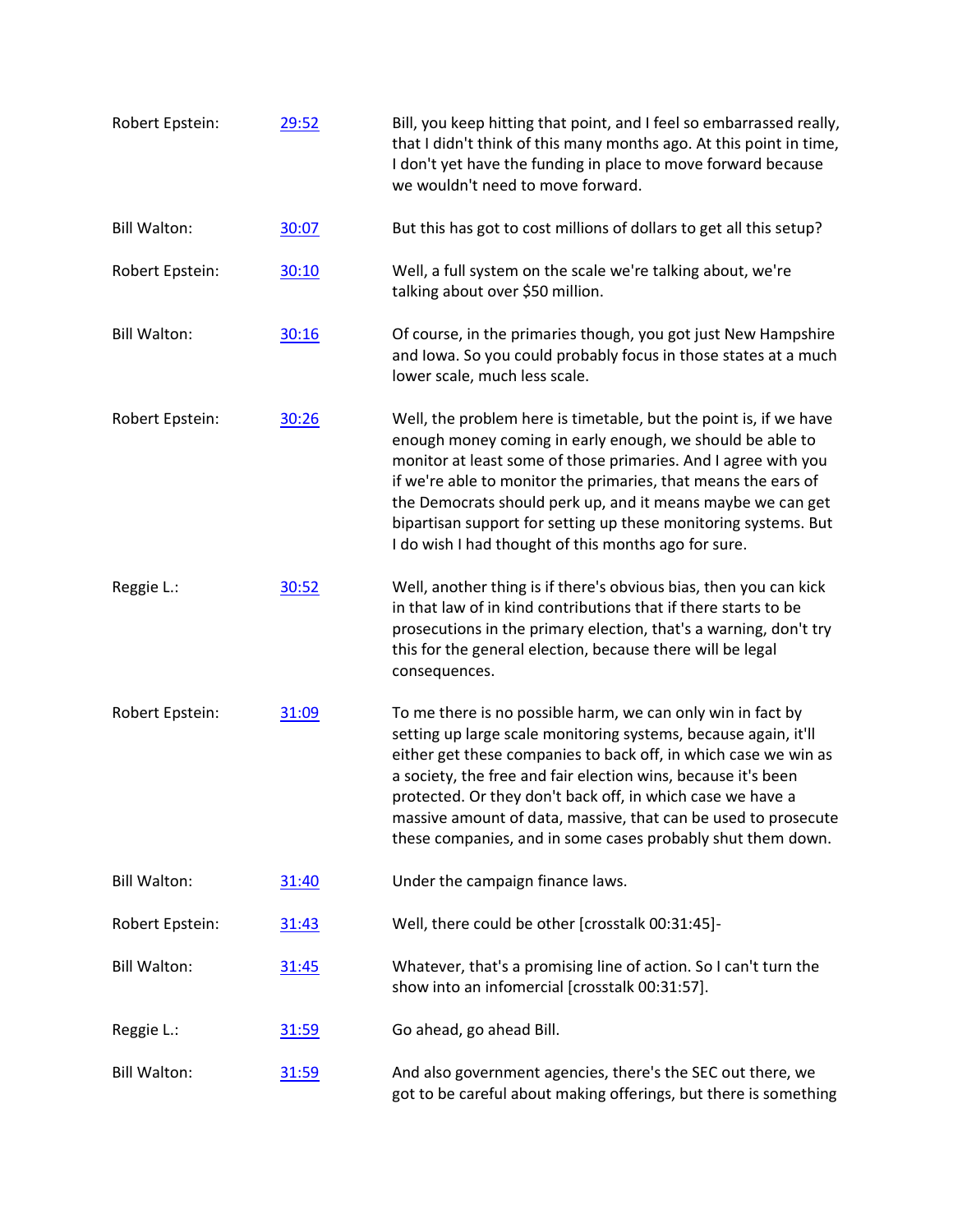|                     |       | that ought to be explored, there's a line of action here, we don't<br>have to be just passive about it.                                                                                                                                                                                                                                                                                                                                                                                                                                                                                                                                          |
|---------------------|-------|--------------------------------------------------------------------------------------------------------------------------------------------------------------------------------------------------------------------------------------------------------------------------------------------------------------------------------------------------------------------------------------------------------------------------------------------------------------------------------------------------------------------------------------------------------------------------------------------------------------------------------------------------|
|                     |       | Speaking of lines of action, let's go from the sublime problems,<br>the big ones to the simple ones, the personal ones. You've<br>written something called seven simple steps toward online<br>privacy?                                                                                                                                                                                                                                                                                                                                                                                                                                          |
| Robert Epstein:     | 32:24 | Yes.                                                                                                                                                                                                                                                                                                                                                                                                                                                                                                                                                                                                                                             |
| <b>Bill Walton:</b> | 32:25 | What are a couple of those simple steps? First place Reggie's<br>got to get rid of her Android phone.                                                                                                                                                                                                                                                                                                                                                                                                                                                                                                                                            |
| Reggie L.:          | 32:30 | Yeah, [inaudible 00:32:31] just bought a BlackBerry?                                                                                                                                                                                                                                                                                                                                                                                                                                                                                                                                                                                             |
| Robert Epstein:     | 32:35 | Well, BlackBerry still exists, it's a relatively small company, I<br>mean it's all I use, it's here somewhere. My phone is extremely<br>secure compared to the phones most people use. There are<br>other options out there as well, iPhone is certainly much more<br>secure than any Android phone. iPhone is an Apple product.<br>And the CEO of Apple, Tim Cook has actually said publicly that<br>he thinks that the business model that Google invented, which<br>is called the surveillance business model, he thinks that that's<br>not a legitimate model for doing business, he thinks it should be<br>illegal, and I agree completely. |
|                     |       | At the moment, anyway, Apple doesn't use that model, they sell<br>real products to us and we pay money, cash money, and we get<br>the products. Companies like Google and Facebook, they don't<br>have any products, we are the product.                                                                                                                                                                                                                                                                                                                                                                                                         |
| <b>Bill Walton:</b> | 33:30 | We are the product, they're selling our preferences, our buying<br>[crosstalk 00:33:35]-                                                                                                                                                                                                                                                                                                                                                                                                                                                                                                                                                         |
| Robert Epstein:     | 33:35 | All these tools that we use that they provide for us for free, and<br>they're not really for free, by the way, because we pay for them<br>with our freedom. But these tools that they use are actually<br>surveillance tools, they're all surveillance tools, every single one<br>of them.                                                                                                                                                                                                                                                                                                                                                       |
| <b>Bill Walton:</b> | 33:51 | You're watching the Bill Walton show, and we're getting into<br>online privacy and surveillance tools and what you can do about<br>it. Talking with Dr. Robert Epstein and Reggie Littlejohn.<br>Continue.                                                                                                                                                                                                                                                                                                                                                                                                                                       |
| Robert Epstein:     | 34:04 | Well sure, I did set up a pretty simple link, it's<br>mysevensimplesteps.com. So if people go to                                                                                                                                                                                                                                                                                                                                                                                                                                                                                                                                                 |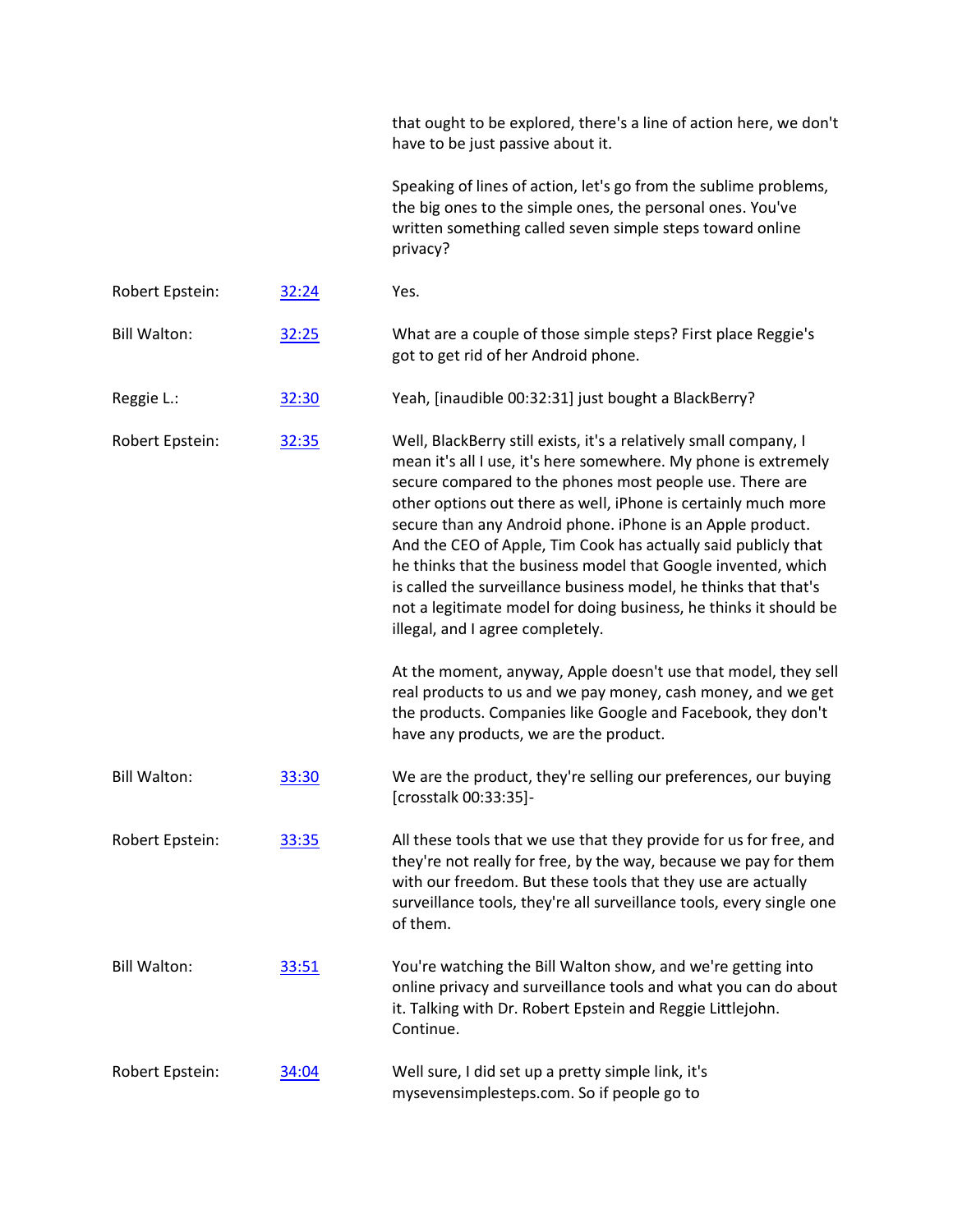|                     |       | mysevensimplesteps.com they'll get to an article I wrote, which<br>explains how you can protect yourself and your family from the<br>surveillance. I personally have not received a targeted ad since<br>2014. So I obviously must be doing something a little different<br>than everyone else does, and it's true I use the internet, and I<br>use these tools a little differently. It's not that hard to take<br>some of these steps.                                                                                                                                          |
|---------------------|-------|-----------------------------------------------------------------------------------------------------------------------------------------------------------------------------------------------------------------------------------------------------------------------------------------------------------------------------------------------------------------------------------------------------------------------------------------------------------------------------------------------------------------------------------------------------------------------------------|
| <b>Bill Walton:</b> | 34:44 | Where can we find seven simple steps towards online privacy?<br>Is that on your website, myGoogleresearch.com or that's on<br>your myGoogleresearch.com something else?                                                                                                                                                                                                                                                                                                                                                                                                           |
| Robert Epstein:     | 34:53 | Well, I set up a link that's just for this article, because so many<br>people are interested in it. That link is just<br>mysevensimplesteps.com, that'll take you right to this article.                                                                                                                                                                                                                                                                                                                                                                                          |
| Reggie L.:          | 35:04 | I mean, a couple of other steps are to get an encrypted email<br>like proton mail, I set up a proton mail account because my<br>friend Robert would not communicate with me.                                                                                                                                                                                                                                                                                                                                                                                                      |
| <b>Bill Walton:</b> | 35:16 | That's his first step.                                                                                                                                                                                                                                                                                                                                                                                                                                                                                                                                                            |
| Reggie L.:          | 35:16 | Yeah, he would not communicate with me on Gmail. Was like,<br>I'm not So now I have proton mail. Another one is to not use<br>Google but to use start page, so I have done some things, okay?<br>All right, those are the two things I did do.                                                                                                                                                                                                                                                                                                                                    |
| <b>Bill Walton:</b> | 35:34 | So start page, proton mail. And by the way, we have no stake in<br>these companies, we're simply helping everyone keep their<br>privacy, and you would use brave as a browser.                                                                                                                                                                                                                                                                                                                                                                                                    |
| Robert Epstein:     | 35:46 | I love brave, brave is a fairly new browser, it suppresses all ads<br>and runs faster than Chrome, mainly because it suppresses all<br>ads. It does a lot of very clever technical things to protect your<br>privacy. So that's brave.com, that's a very simple change, to<br>shift from using Chrome over to using Brave, and again, I said,<br>brave.com. So there are things you can do and and you're still<br>using the internet, you're still getting all your information, but it<br>means that these companies, Google in particular, are no longer<br>able to track you. |
| <b>Bill Walton:</b> | 36:26 | Well, and I love your fifth point he heev home, which I think<br>you're talking about the listening devices, when you're talking<br>to Alexa.                                                                                                                                                                                                                                                                                                                                                                                                                                     |
| Reggie L.:          | 36:35 | Yeah, I don't talk to Alexa, I'm smart enough to not ever, I don't<br>do Alexa, I don't Siri, I don't do any of that stuff.                                                                                                                                                                                                                                                                                                                                                                                                                                                       |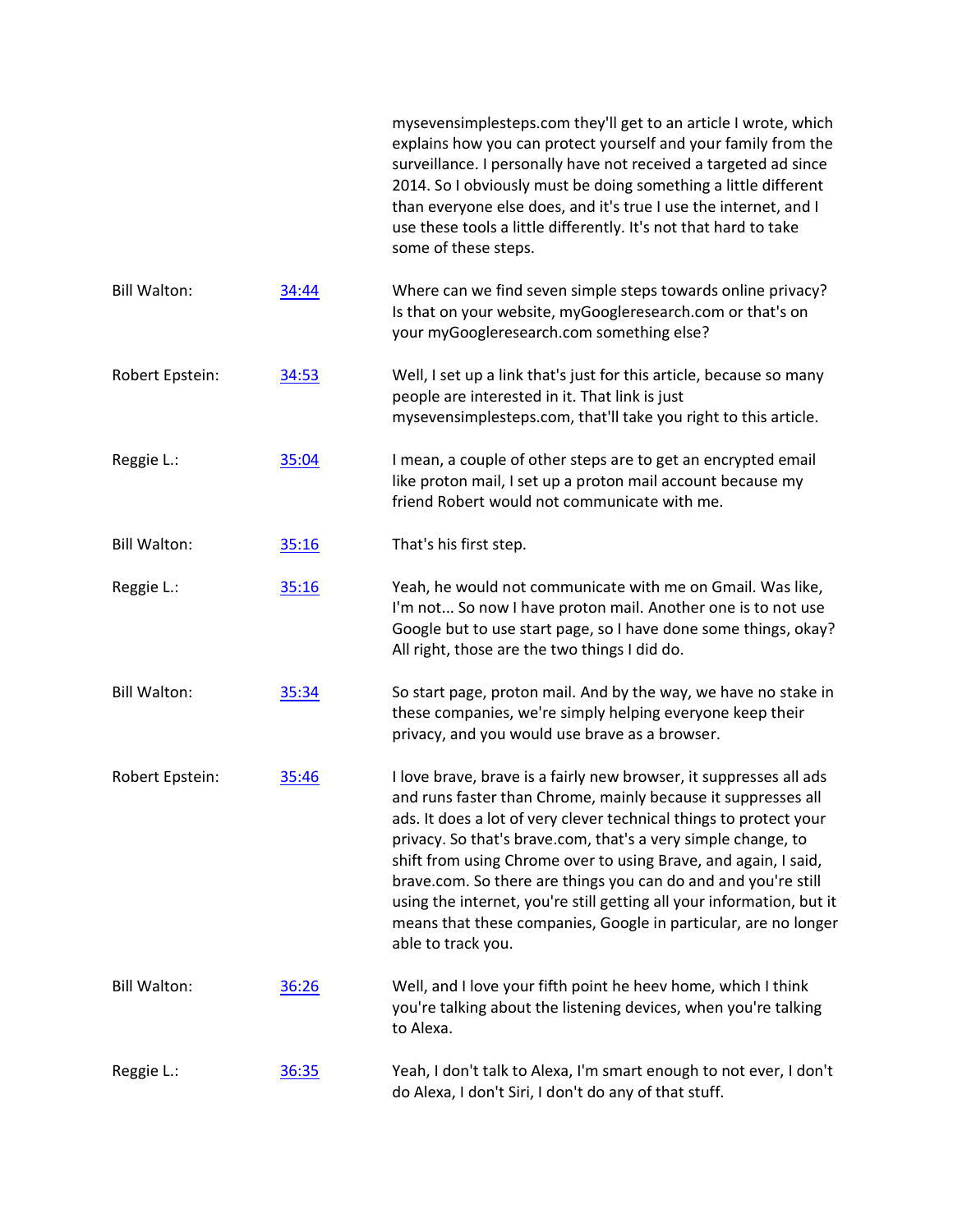| Robert Epstein:     | 36:41 | Well someone gave my eldest son Alexa as a birthday present,<br>and I gave him a speech about Alexa and Google Home and<br>even Siri, unfortunately. He threw his Alexa device into the<br>garbage pale right in front of me. And I thought, wow, that's<br>pretty cool, because I-                                                                                                                                                                                                                                                                                                                                  |
|---------------------|-------|----------------------------------------------------------------------------------------------------------------------------------------------------------------------------------------------------------------------------------------------------------------------------------------------------------------------------------------------------------------------------------------------------------------------------------------------------------------------------------------------------------------------------------------------------------------------------------------------------------------------|
| Reggie L.:          | 37:04 | You're very persuasive, I mean most kids will not do that on<br>their fathers advice, teenagers.                                                                                                                                                                                                                                                                                                                                                                                                                                                                                                                     |
| Robert Epstein:     | 37:11 | Well, also, I'm not a very controlling parent, and it's not like I<br>was I'm just saying he really he just got the message, and<br>that's the message I'm trying so hard to convey to people, the<br>surveillance is out of control, and you have no idea how<br>extensive it is.                                                                                                                                                                                                                                                                                                                                   |
| Reggie L.:          | 37:33 | Could you please talk to us about the DNA database that<br>Google, I mean, we're talking about surveillance being out of<br>control. And then you just told me during the break that Google<br>has a database of all our DNA.                                                                                                                                                                                                                                                                                                                                                                                        |
| Robert Epstein:     | 37:47 | Well, my wife with very good intentions sent in her \$99, or<br>whatever it was to 23andMe, because she wanted to get her<br>whole background based on submitting her saliva and having<br>her DNA analyzed. And so I gave my wife this speech, because<br>Google is a major investor in 23andMe, it was actually founded<br>or co-founded by the wives of one of Google's founders. And<br>Google has been investing in a number of DNA repositories, at<br>some point was even running the national DNA repository,<br>why? Because they're adding DNA information to our profiles.                                |
| Reggie L.:          | 38:36 | What is the point of that?                                                                                                                                                                                                                                                                                                                                                                                                                                                                                                                                                                                           |
| Robert Epstein:     | 38:36 | Well, if you have DNA information, it means you can predict<br>what diseases people are going to get, which means you can<br>start marketing products to them, even before they get sick,<br>there are lots of benefits you also happen to know which<br>husbands have been cuckolded, I mean, I don't know how you<br>monetize that, but the point is, you have that information. Point<br>is, to a company like Google, all information has value, and so<br>you collect data now and then later, some point in the future<br>you can figure out how to monetize it or how to use it for your<br>various purposes. |
| Reggie L.:          | 39:12 | Well, I can tell you how the Chinese government monetize the<br>DNA information, but it's pretty grizzly, I don't know.                                                                                                                                                                                                                                                                                                                                                                                                                                                                                              |
| <b>Bill Walton:</b> | 39:17 | Tell us?                                                                                                                                                                                                                                                                                                                                                                                                                                                                                                                                                                                                             |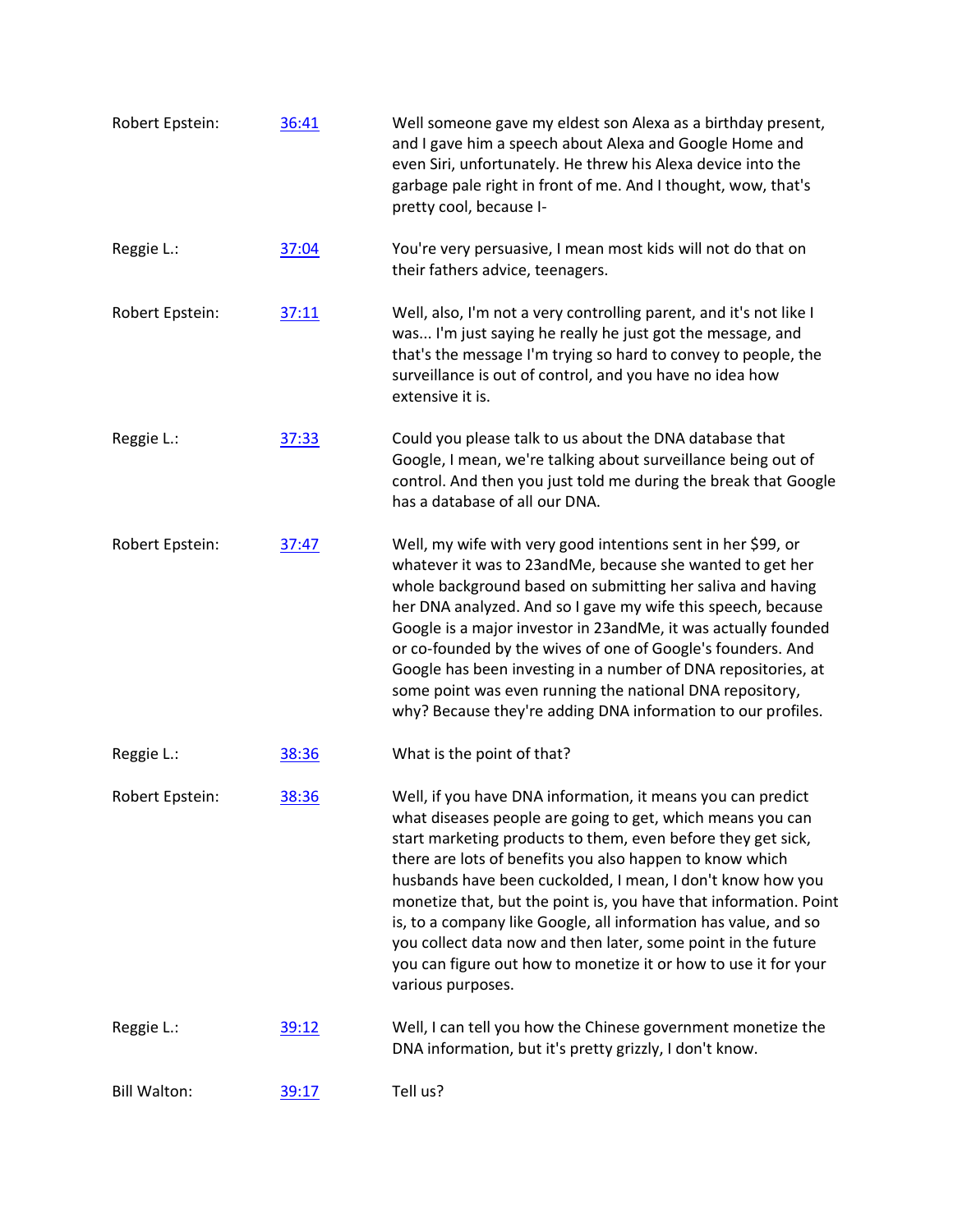| Reggie L.:          | 39:19 | I'm not saying Google [crosstalk 00:39:20]-                                                                                                                                                                                                                                                                                                                                                                                                                                                                                                                                                                                                                     |
|---------------------|-------|-----------------------------------------------------------------------------------------------------------------------------------------------------------------------------------------------------------------------------------------------------------------------------------------------------------------------------------------------------------------------------------------------------------------------------------------------------------------------------------------------------------------------------------------------------------------------------------------------------------------------------------------------------------------|
| <b>Bill Walton:</b> | 39:20 | I'm already feeling like we've got enough Grizzly stuff out here,<br>let's add to the pile.                                                                                                                                                                                                                                                                                                                                                                                                                                                                                                                                                                     |
| Reggie L.:          | 39:26 | Okay, I want to completely separate this, I'm not saying that this<br>has anything to do with the United States, this has anything to<br>do with Google, but I will say that in the Xinjiang province of<br>China, they have detained over like a million weaker citizens,<br>and what they do [crosstalk 00:39:41]-                                                                                                                                                                                                                                                                                                                                            |
| <b>Bill Walton:</b> | 39:40 | Those are the Muslim?                                                                                                                                                                                                                                                                                                                                                                                                                                                                                                                                                                                                                                           |
| Reggie L.:          | 39:42 | Yes, weaker Muslim neighbors, okay, and one of the first thing<br>they do is they take their blood. We don't have any direct<br>evidence of this, but what we do know is that there's something<br>called Organ tourism in China, where you can just say, "Oh, I<br>need a kidney." And you can set a date when you're going to go<br>to China and they will promise you a kidney. How did they get<br>that kidney? Other than, they already have this database of<br>DNA, and they know that they can match on the date of your<br>preference. In the United States, if you need a kidney, or liver or<br>heart or something like that you have to wait years. |
| <b>Bill Walton:</b> | 40:19 | So they're harvesting organs from living people?                                                                                                                                                                                                                                                                                                                                                                                                                                                                                                                                                                                                                |
| Reggie L.:          | 40:24 | Yeah.                                                                                                                                                                                                                                                                                                                                                                                                                                                                                                                                                                                                                                                           |
| Robert Epstein:     | 40:24 | But more importantly, they can say in advance who's going to<br>be a match, and they do that based on DNA data. So the point<br>is, DNA data have value, as I said, Google very often collects<br>information, sometimes for years before they figure out how to<br>use the information. So the idea is collect it all, that's the<br>general thinking of the company, collect everything. Then over<br>time we'll figure out how to use it.                                                                                                                                                                                                                    |
|                     |       | Now. One of the most dangerous ways in which the company<br>uses information is they build digital models of us. So if you're<br>an adult in the United States, there's a pretty good chance if<br>you've been online for a while, 10 years or so or 10, 15 years,<br>Google has the equivalent of about 3 million pages of<br>information about you. Maybe you remember, Cambridge<br>Analytica claimed to have 5000 data points on every American<br>voter that they purchased by the way, it was all purchased from<br>other companies.                                                                                                                      |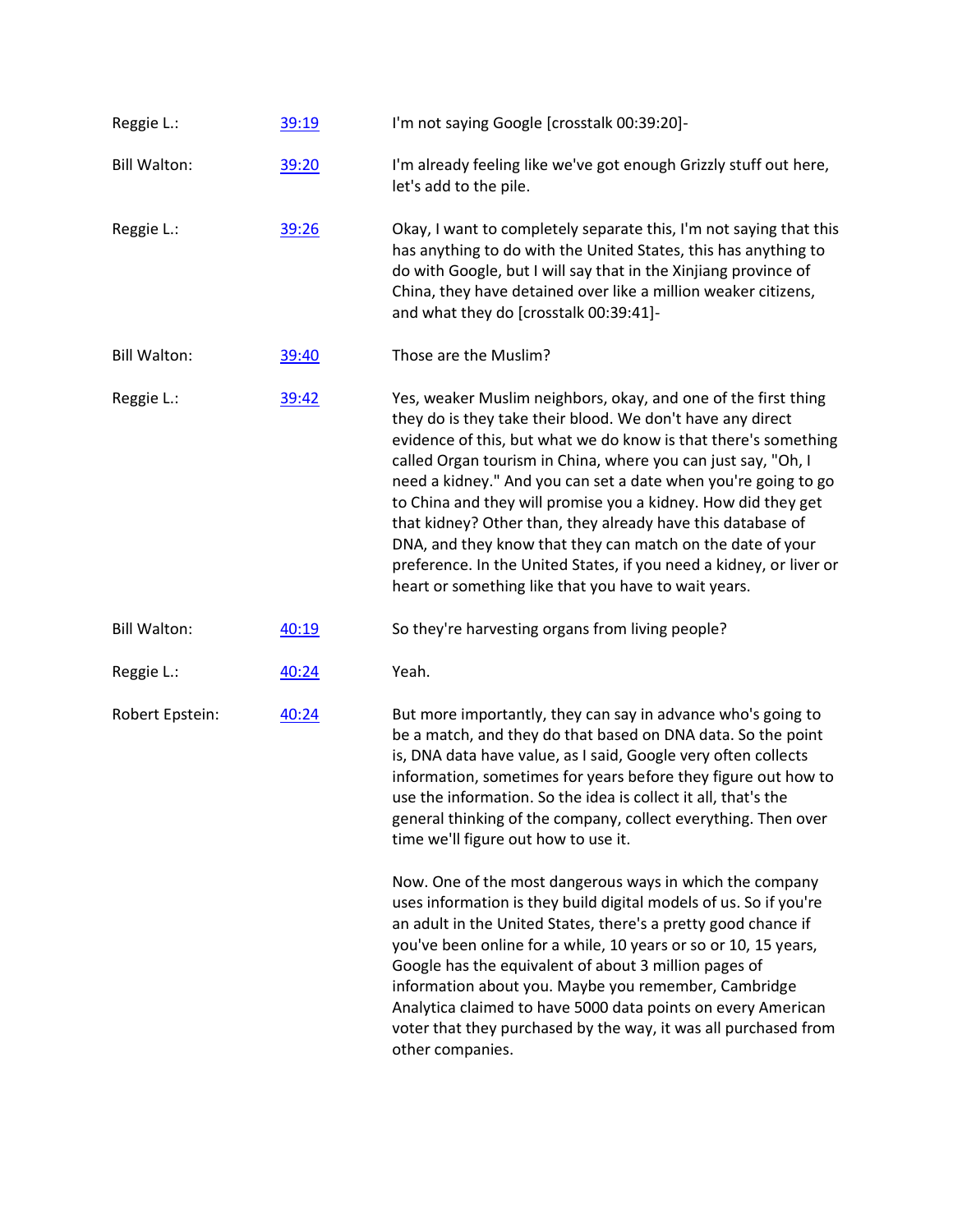|                     |       | Well, think about what Google has, by comparison, the<br>equivalent of 3 million pages of information about you, and for<br>many of us they also have our DNA data. Now, are they using all<br>of that every single day for various not necessarily, but the<br>main use is digital modeling, creating a model of you that they<br>can use to predict everything you want to do, predict your<br>wants, your needs, predict where you're going to go, because<br>that formation allows them the better they can predict what<br>you want, that allows them to sell you things, and also to<br>manipulate you, the more you know about someone, the easier<br>it is to manipulate that person.                                                                                                             |
|---------------------|-------|-----------------------------------------------------------------------------------------------------------------------------------------------------------------------------------------------------------------------------------------------------------------------------------------------------------------------------------------------------------------------------------------------------------------------------------------------------------------------------------------------------------------------------------------------------------------------------------------------------------------------------------------------------------------------------------------------------------------------------------------------------------------------------------------------------------|
| <b>Bill Walton:</b> | 42:15 | Life After Google, our friend George Gilder wrote a book about<br>the fall of big data and the rise of the blockchain economy, and<br>he thought that Google would be eclipsed by the blockchain<br>technology and that the thing we don't think about much is the<br>existing internet is a huge energy consumer. And there's lots<br>of what are the terms for the big, the power plants to drive it,<br>there's a term.                                                                                                                                                                                                                                                                                                                                                                                |
| Robert Epstein:     | 42:48 | But Google just calls them data centers.                                                                                                                                                                                                                                                                                                                                                                                                                                                                                                                                                                                                                                                                                                                                                                  |
| <b>Bill Walton:</b> | 42:50 | That was it, data center. Technical term. You don't think there is<br>life after Google, at least the way this is described?                                                                                                                                                                                                                                                                                                                                                                                                                                                                                                                                                                                                                                                                              |
| Robert Epstein:     | 43:04 | Google is continuing to grow at a fantastic rate, and by the way,<br>so are their revenues. So they this year probably surpassed<br>\$130 billion, they have more than 100 billion dollars in the bank,<br>when they get hit with fines, which they have by the EU<br>repeatedly, they just brush them off.                                                                                                                                                                                                                                                                                                                                                                                                                                                                                               |
| <b>Bill Walton:</b> | 43:20 | 8 billion in fines is a drop in the bucket.                                                                                                                                                                                                                                                                                                                                                                                                                                                                                                                                                                                                                                                                                                                                                               |
| Robert Epstein:     | 43:22 | It's nothing to them. So, on the other hand, they are facing right<br>now an onslaught of investigations. Literally just days ago, the<br>House Judiciary Committee requested from Google and three of<br>the other big tech companies 10s of thousands of pages of<br>documents, including email communications among their top<br>executives. Just a couple of weeks ago 50 Attorneys General, 50<br>of them in the United States, that's 48 states and two territories<br>began an antitrust action against Google, and that's very<br>significant, because no matter what happens in Washington, no<br>matter what administration is in place, whether they're pro-<br>Google, anti-Google doesn't matter, the AGs, they just keep<br>going, they just keep going. So that's a huge threat to Google. |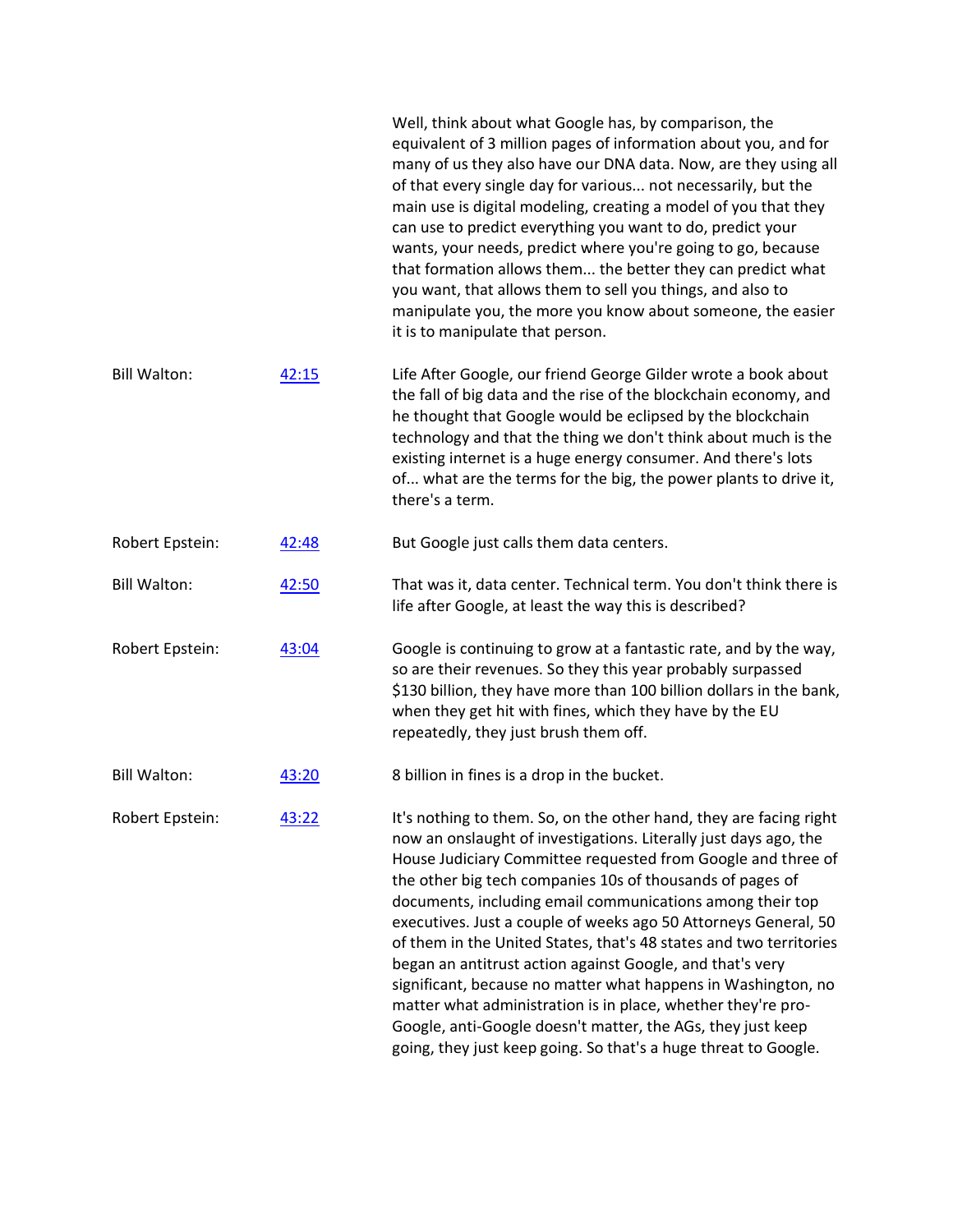|                     |       | It was just announced in the EU that Vestager who is the<br>woman who has been behind the anti trust investigations of<br>Google in Europe, which has resulted right now in, I think<br>they're approaching \$10 billion in fines, she's been reappointed,<br>she was supposed to retire, she's been reappointed and given<br>more powers, more power than she ever had before. So there's<br>an onslaught of investigations against Google, we're talking<br>about Congress, the Attorney General around the country, the<br>European Union. They know that they're in trouble, because<br>they have gone through two corporate reorganizations in the<br>last few years, and I've asked top lawyers here and in Europe,<br>what these reorganizations are all about, what these<br>reorganizations are doing, is they're protecting the major<br>shareholders from any disaster that might befall the Google<br>search engine, they're protecting the stock of the major<br>shareholders. So they understand that things could change for<br>them at some point. |
|---------------------|-------|--------------------------------------------------------------------------------------------------------------------------------------------------------------------------------------------------------------------------------------------------------------------------------------------------------------------------------------------------------------------------------------------------------------------------------------------------------------------------------------------------------------------------------------------------------------------------------------------------------------------------------------------------------------------------------------------------------------------------------------------------------------------------------------------------------------------------------------------------------------------------------------------------------------------------------------------------------------------------------------------------------------------------------------------------------------------|
| <b>Bill Walton:</b> | 45:32 | Even though it's public, it's still controlled by the founding<br>shareholders?                                                                                                                                                                                                                                                                                                                                                                                                                                                                                                                                                                                                                                                                                                                                                                                                                                                                                                                                                                                    |
| Robert Epstein:     | 45:35 | That's correct, there's two classes of stock Facebook, the<br>situation is even worse, because there are two classes of stock,<br>and Mark Zuckerberg controls 60% of the voting shares. In other<br>words he's an emperor at Facebook, no one can challenge him.                                                                                                                                                                                                                                                                                                                                                                                                                                                                                                                                                                                                                                                                                                                                                                                                  |
| <b>Bill Walton:</b> | 45:53 | But you think it's going to be legal government regulation,<br>something that's imposed from the outside, rather than just<br>competitive dynamics, technological change the rise of a new<br>competitor, somebody in a garage inventing something that's<br>better?                                                                                                                                                                                                                                                                                                                                                                                                                                                                                                                                                                                                                                                                                                                                                                                               |
| Robert Epstein:     | 46:09 | Well, I happen to admire George Gilder and I read-                                                                                                                                                                                                                                                                                                                                                                                                                                                                                                                                                                                                                                                                                                                                                                                                                                                                                                                                                                                                                 |
| <b>Bill Walton:</b> | 46:11 | Yeah, he's a genius.                                                                                                                                                                                                                                                                                                                                                                                                                                                                                                                                                                                                                                                                                                                                                                                                                                                                                                                                                                                                                                               |
| Robert Epstein:     | 46:13 | Yeah, and I read his book, Life After Google, but I'm happy to<br>advertise it and tell people to go and get it, but-                                                                                                                                                                                                                                                                                                                                                                                                                                                                                                                                                                                                                                                                                                                                                                                                                                                                                                                                              |
| <b>Bill Walton:</b> | 46:18 | Yeah, I'm recommending everybody buy the book, just to get<br>another CounterPoint to this.                                                                                                                                                                                                                                                                                                                                                                                                                                                                                                                                                                                                                                                                                                                                                                                                                                                                                                                                                                        |
| Robert Epstein:     | 46:23 | But I'm pretty sure he's completely wrong, not partially wrong,<br>but completely wrong with this. From my perspective, he<br>doesn't understand how glued people are to all of these free<br>services, and you can't actually break up the Facebook social<br>network, you can't break that up because that would be like                                                                                                                                                                                                                                                                                                                                                                                                                                                                                                                                                                                                                                                                                                                                         |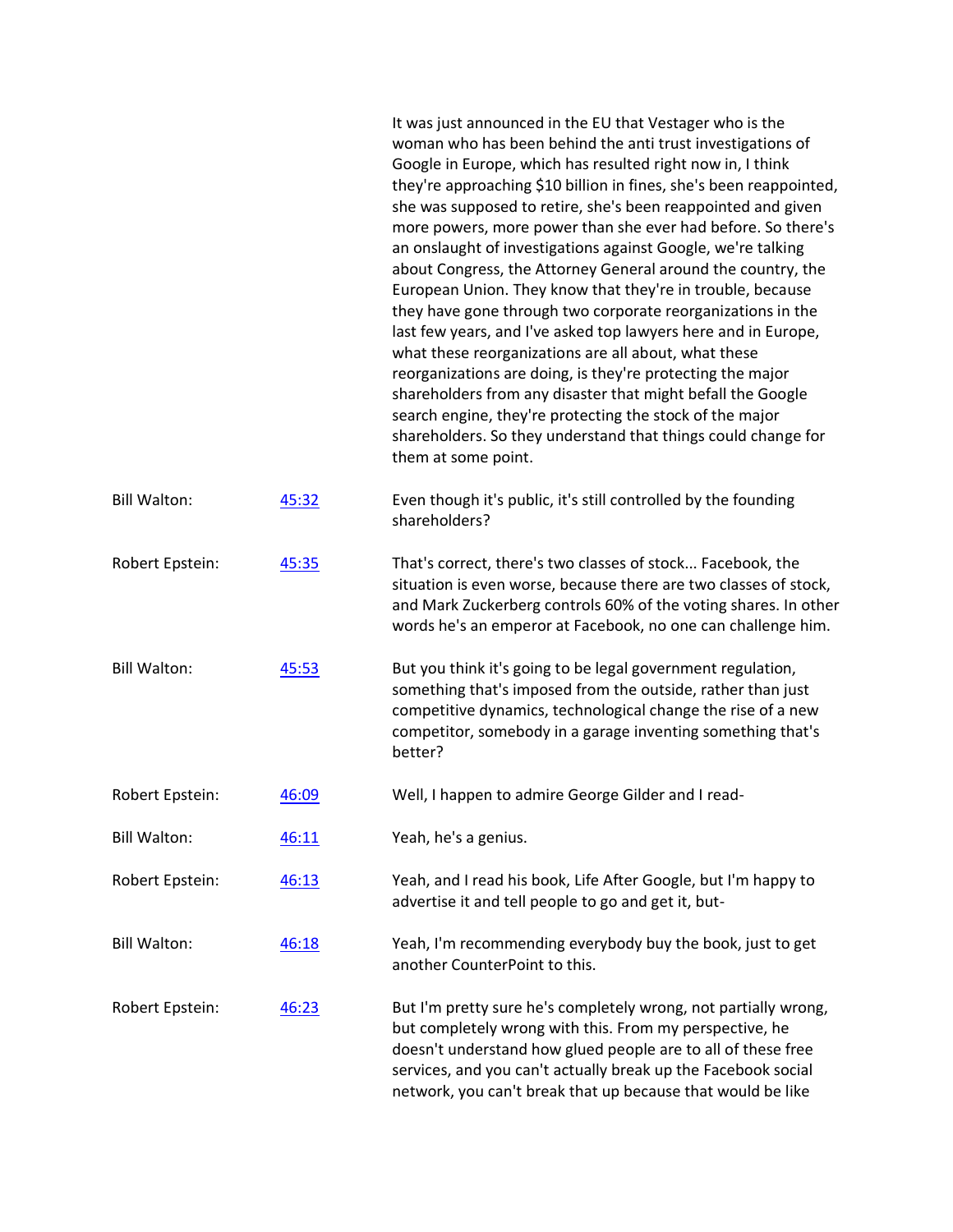|                     |       | building the Berlin Wall, right? And you'd be breaking up<br>families, you can't break up Google search engine also, because<br>it wouldn't work very well, it works well because the index is so<br>large, it's drawing on so much information, so it can almost<br>always give you a fantastic answer. And people are attached to<br>these so called free services. And people have been trying to set<br>up competitors for these companies, for a long, long time, no<br>one has made any progress whatsoever, these are entrenched<br>in our lives.                                                                                                                                          |
|---------------------|-------|---------------------------------------------------------------------------------------------------------------------------------------------------------------------------------------------------------------------------------------------------------------------------------------------------------------------------------------------------------------------------------------------------------------------------------------------------------------------------------------------------------------------------------------------------------------------------------------------------------------------------------------------------------------------------------------------------|
|                     |       | It's going to take some very radical action on the part of<br>governments, and my opinion to make any difference. And<br>frankly, I don't even think governments are going to be able to<br>help us that much, I believe, the only real way we can protect<br>ourselves from these companies, and the companies that<br>succeed them, the companies that are established in the future<br>that perhaps threaten us, is with more and more sophisticated<br>monitoring systems, because law and regulation move very<br>slowly. Technology moves at lightspeed, but monitoring<br>systems, those are technology systems, and they can move fast,<br>they can move as fast as these companies move. |
|                     |       | Monitoring systems need to be established in my opinion<br>around the world, so that we can keep an eye on what tech<br>companies are doing to us, what they're showing us, what<br>they're telling us on our personal assistance, we are going to be<br>surrounded literally within a year or two by the Internet of<br>Things, 10s of billions of devices all around us, connected to the<br>Internet, and providing information to big tech companies.                                                                                                                                                                                                                                         |
| <b>Bill Walton:</b> | 48:47 | Well, I've already told people to get rid of my thermostats.<br>Yeah. Well, how does China do this? I mean, they are not?<br>China's monitoring its population, you're talking about<br>monitoring the monitors.                                                                                                                                                                                                                                                                                                                                                                                                                                                                                  |
| Robert Epstein:     | 49:06 | Correct.                                                                                                                                                                                                                                                                                                                                                                                                                                                                                                                                                                                                                                                                                          |
| <b>Bill Walton:</b> | 49:06 | And who would do that?                                                                                                                                                                                                                                                                                                                                                                                                                                                                                                                                                                                                                                                                            |
| Robert Epstein:     | 49:09 | In China I doubt anyone can.                                                                                                                                                                                                                                                                                                                                                                                                                                                                                                                                                                                                                                                                      |
| <b>Bill Walton:</b> | 49:11 | China's not doing it. It was just thinking about the hierarchy of<br>who monitors who, if we did it here, would we set up an NGO<br>some non governmental group? Would it be a-                                                                                                                                                                                                                                                                                                                                                                                                                                                                                                                   |
| Reggie L.:          | 49:23 | He's got a nonprofit that is set up to monitor the elections etc.<br>Right?                                                                                                                                                                                                                                                                                                                                                                                                                                                                                                                                                                                                                       |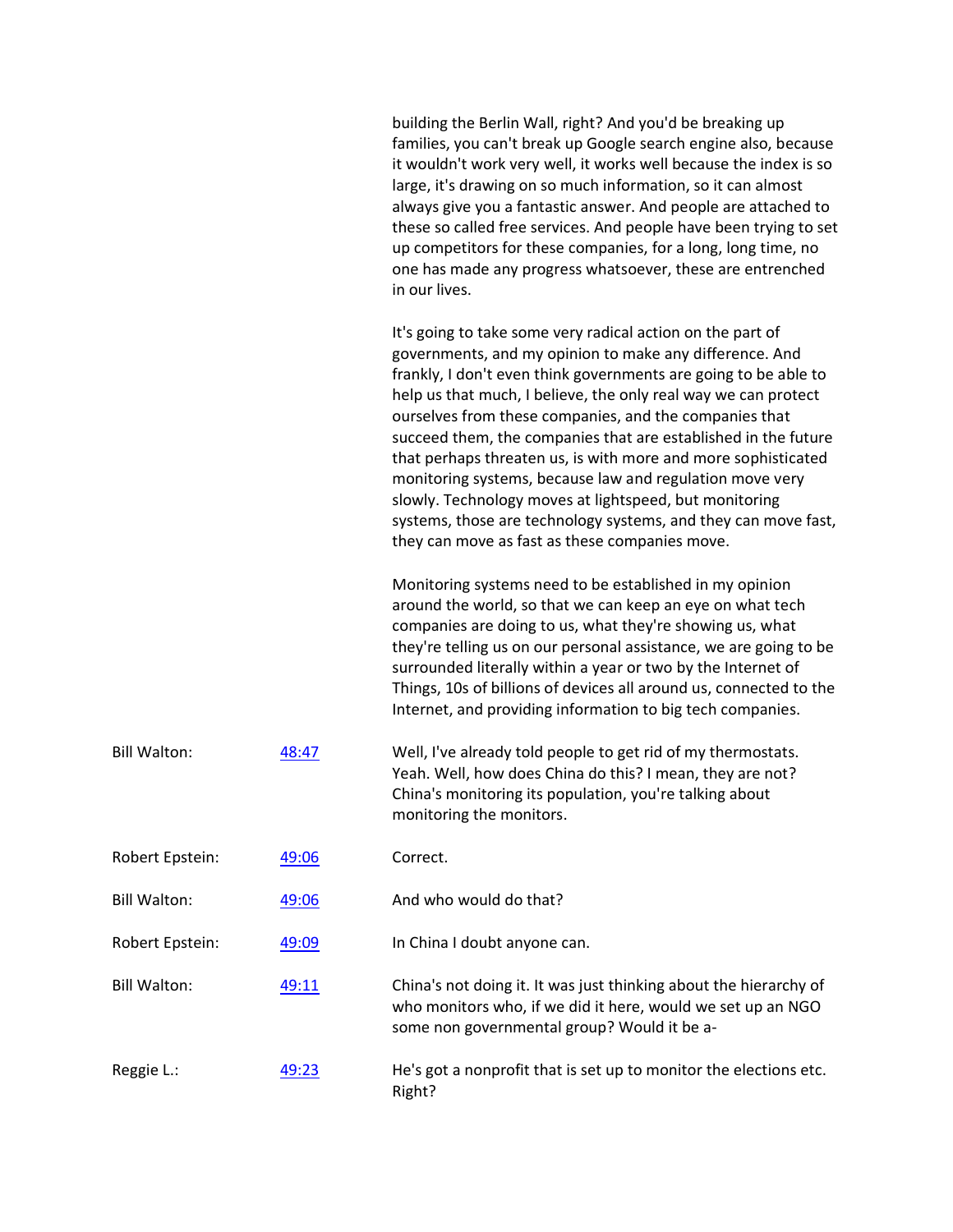| Robert Epstein:     | 49:31        | This is true, but I think we actually need multiple organization.<br>And they need to exist around the world, and they need to be<br>coordinated. This task is too big for just me, and too big for just<br>my nonprofit. This is a huge task, these are very, very smart,<br>aggressive people who run these companies. And again, we only<br>learned recently about Google putting microphones into the<br>NEST, smart thermostats. |
|---------------------|--------------|---------------------------------------------------------------------------------------------------------------------------------------------------------------------------------------------------------------------------------------------------------------------------------------------------------------------------------------------------------------------------------------------------------------------------------------|
| Reggie L.:          | 50:04        | Wait, I just want to stop there on that. Okay, that's horrifying,<br>I'm sorry. Okay, who doesn't have a thermostat in their<br>bedroom? If you have a new one, it's called what?                                                                                                                                                                                                                                                     |
| Robert Epstein:     | 50:15        | NEST.                                                                                                                                                                                                                                                                                                                                                                                                                                 |
| Reggie L.:          | 50:16        | NEST, and so it's got a microphone and a camera.                                                                                                                                                                                                                                                                                                                                                                                      |
| Robert Epstein:     | 50:19        | The newest ones they have cameras now.                                                                                                                                                                                                                                                                                                                                                                                                |
| Reggie L.:          | 50:21        | So what is their excuse for putting this in? Number one. And<br>number two, how do they get around invasion of privacy<br>concerns?                                                                                                                                                                                                                                                                                                   |
| Robert Epstein:     | 50:31        | Well, they've been quite open about marketing the Google<br>Home personal assistant.                                                                                                                                                                                                                                                                                                                                                  |
| <b>Bill Walton:</b> | 50:42        | My bet is they pitch it as, we've got a monitoring device, so if<br>there's some sound in the room a baby crying or something like<br>that, we can help with your security.                                                                                                                                                                                                                                                           |
| Robert Epstein:     | 50:50        | Well, that's one of their newest patents actually, is we can<br>figure out whether your infant is in distress, and not just based<br>on sound, but because we're looking at the infant, we can see<br>whether the movements are normal.                                                                                                                                                                                               |
| <b>Bill Walton:</b> | 51:03        | It's benign sounding, but it's pernicious.                                                                                                                                                                                                                                                                                                                                                                                            |
| Robert Epstein:     | 51:05        | Yeah. Well, there's always the cover story, which sounds<br>wonderful, but then there's the surveillance.                                                                                                                                                                                                                                                                                                                             |
| <b>Bill Walton:</b> | <u>51:10</u> | Surveillance story, then there's the real story.                                                                                                                                                                                                                                                                                                                                                                                      |
| Robert Epstein:     | 51:14        | But they've been really selling the Google Home device, which is<br>of course a surveillance device. They've been marketing it<br>saying, you need this in every room in your house, and they<br>name the rooms, and they show you in their advertising<br>pictures of the Google Home device in every single room in<br>someone's house. So to some extent, they're not hiding what                                                  |